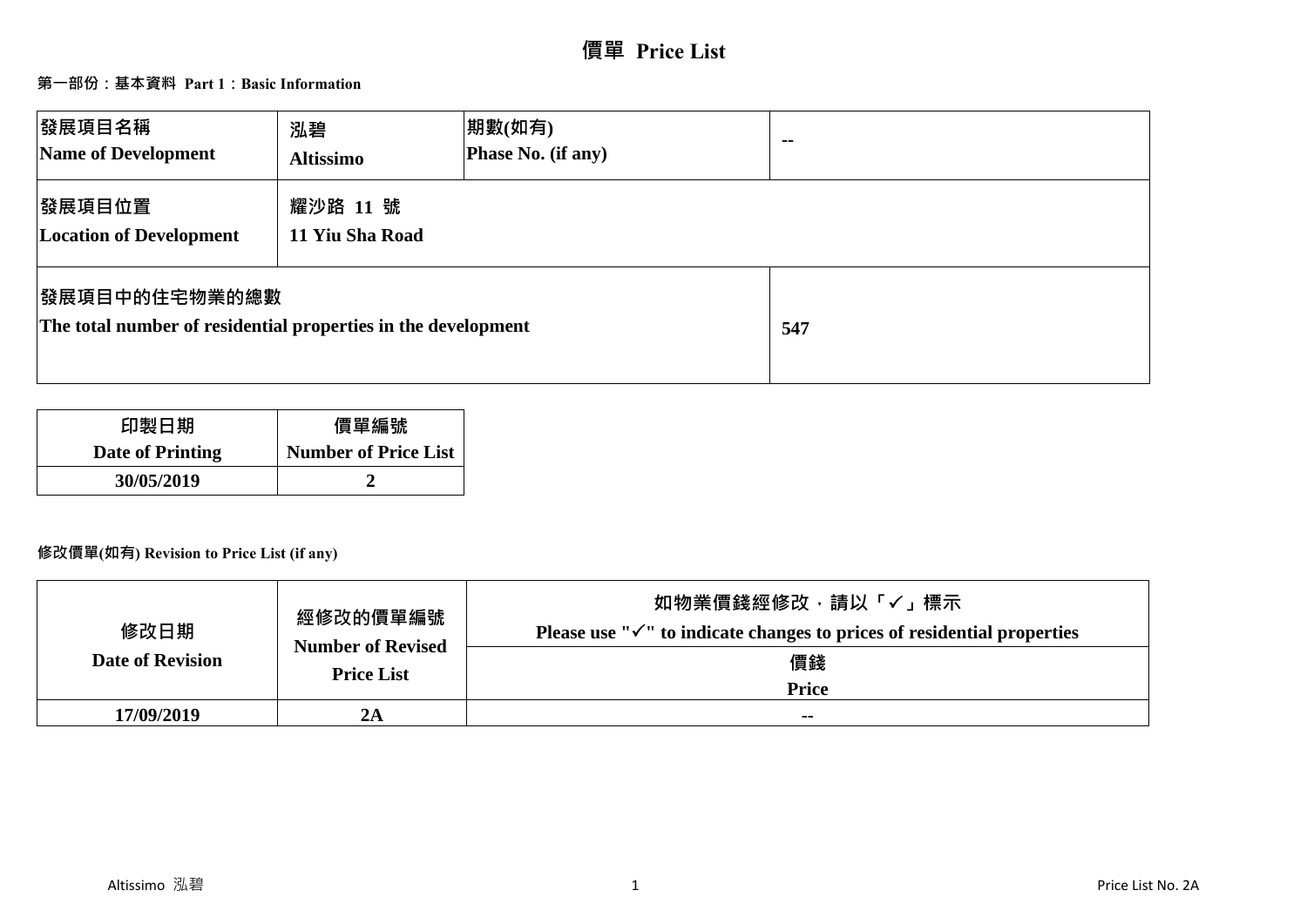# 第二部份:面積及售價資料 Part 2: Information on Area and Price

|                                  | 物業的描述<br>Description of<br><b>Residential Property</b> |            | 實用面積<br>(包括露台,工作平台及陽台 如有)<br>平方米(平方呎)                                                                 | 售價(元)        | 實用面積<br>每平方米/呎售價<br>元·每平方米                                                     |                                            |                     |    | 其他指明項目的面積(不計算入實用面積)<br>Area of other specified items (Not included in the Saleable Area) | 平方米(平方呎)<br>sq. metre (sq. ft.) |                         |            |                 |               |            |
|----------------------------------|--------------------------------------------------------|------------|-------------------------------------------------------------------------------------------------------|--------------|--------------------------------------------------------------------------------|--------------------------------------------|---------------------|----|------------------------------------------------------------------------------------------|---------------------------------|-------------------------|------------|-----------------|---------------|------------|
| 大廈<br>名稱<br><b>Block</b><br>Name | 樓層<br>Floor                                            | 單位<br>Unit | Saleable Area<br>(including balcony, utility platform and<br>verandah, if any)<br>sq. metre (sq. ft.) | Price $(\$)$ | (元·每平方呎)<br>Unit Rate of Saleable Area<br>\$ per sq. metre<br>$$$ per sq. ft.) | 空調機房<br>Air-<br>Conditioning<br>plant room | 窗台<br>Bay<br>window | 閣樓 | 平台<br>Cockloft Flat roof                                                                 | 花園<br>Garden                    | 停車位<br>Parking<br>space | 天台<br>Roof | 梯屋<br>Stairhood | 前庭<br>Terrace | 庭院<br>Yard |
| T1                               |                                                        | D          | 48.293 (520)<br>露台 Balcony: 2.000 (22);<br>工作平台 Utility Platform: 1.500 (16)                          | 9,629,000    | 199, 387 (18,517)                                                              |                                            |                     |    |                                                                                          |                                 |                         |            |                 |               |            |
| T1                               |                                                        | ${\bf E}$  | 46.810 (504)<br>露台 Balcony: 2.000 (22);<br>工作平台 Utility Platform: $0.000(0)$                          | 9,800,000    | 209,357 (19,444)                                                               |                                            |                     |    |                                                                                          |                                 |                         |            |                 |               |            |
| T1                               | $\mathfrak{2}$                                         | D          | 48.293 (520)<br>露台 Balcony: 2.000 (22);<br>工作平台 Utility Platform: 1.500 (16)                          | 9,648,000    | 199,781 (18,554)                                                               |                                            |                     |    |                                                                                          |                                 |                         |            |                 |               |            |
| T1                               | $\mathfrak{2}$                                         | ${\bf E}$  | 46.810 (504)<br>露台 Balcony: 2.000 (22);<br>工作平台 Utility Platform: 0.000 (0)                           | 9,820,000    | 209,784 (19,484)                                                               |                                            |                     |    |                                                                                          |                                 |                         |            |                 |               |            |
| T1                               | 3                                                      | D          | 48.293 (520)<br>露台 Balcony: 2.000 (22);<br>工作平台 Utility Platform: 1.500 (16)                          | 9,686,000    | 200,567 (18,627)                                                               |                                            |                     |    |                                                                                          |                                 |                         |            |                 |               |            |
| T1                               | 3                                                      | ${\bf E}$  | 46.810 (504)<br>露台 Balcony: 2.000 (22);<br>工作平台 Utility Platform: 0.000 (0)                           | 9,839,000    | 210,190 (19,522)                                                               |                                            |                     |    |                                                                                          |                                 |                         |            |                 |               |            |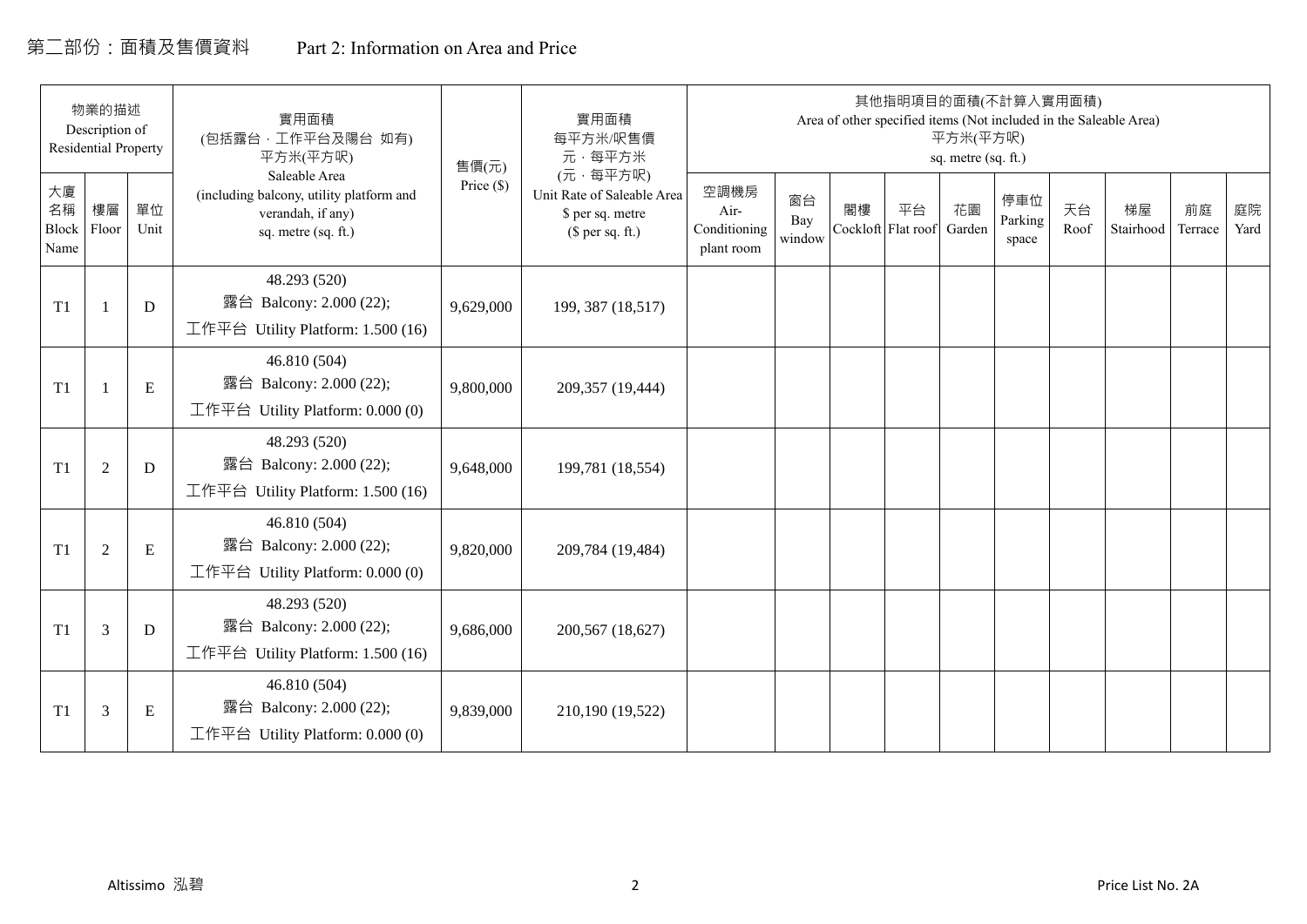|                           | 物業的描述<br>Description of<br><b>Residential Property</b> |            | 實用面積<br>(包括露台,工作平台及陽台 如有)<br>平方米(平方呎)                                                                 | 售價(元)        | 實用面積<br>每平方米/呎售價<br>元·每平方米                                                     |                                            |                     |    |                          | 平方米(平方呎)<br>sq. metre (sq. ft.) | 其他指明項目的面積(不計算入實用面積)     |            | Area of other specified items (Not included in the Saleable Area) |               |            |
|---------------------------|--------------------------------------------------------|------------|-------------------------------------------------------------------------------------------------------|--------------|--------------------------------------------------------------------------------|--------------------------------------------|---------------------|----|--------------------------|---------------------------------|-------------------------|------------|-------------------------------------------------------------------|---------------|------------|
| 大廈<br>名稱<br>Block<br>Name | 樓層<br>Floor                                            | 單位<br>Unit | Saleable Area<br>(including balcony, utility platform and<br>verandah, if any)<br>sq. metre (sq. ft.) | Price $(\$)$ | (元·每平方呎)<br>Unit Rate of Saleable Area<br>\$ per sq. metre<br>$$$ per sq. ft.) | 空調機房<br>Air-<br>Conditioning<br>plant room | 窗台<br>Bay<br>window | 閣樓 | 平台<br>Cockloft Flat roof | 花園<br>Garden                    | 停車位<br>Parking<br>space | 天台<br>Roof | 梯屋<br>Stairhood                                                   | 前庭<br>Terrace | 庭院<br>Yard |
| T <sub>1</sub>            | 5                                                      | D          | 48.293 (520)<br>露台 Balcony: 2.000 (22);<br>工作平台 Utility Platform: 1.500 (16)                          | 9,763,000    | 202,162 (18,775)                                                               |                                            |                     |    |                          |                                 |                         |            |                                                                   |               |            |
| T <sub>1</sub>            | 5                                                      | ${\bf E}$  | 46.810 (504)<br>露台 Balcony: 2.000 (22);<br>工作平台 Utility Platform: 0.000 (0)                           | 9,858,000    | 210,596 (19,560)                                                               |                                            |                     |    |                          |                                 |                         |            |                                                                   |               |            |
| T <sub>1</sub>            | 6                                                      | D          | 48.293 (520)<br>露台 Balcony: 2.000 (22);<br>工作平台 Utility Platform: 1.500 (16)                          | 9,821,000    | 203,363 (18,887)                                                               |                                            |                     |    |                          |                                 |                         |            |                                                                   |               |            |
| T <sub>1</sub>            | 6                                                      | ${\bf E}$  | 46.810 (504)<br>露台 Balcony: 2.000 (22);<br>工作平台 Utility Platform: 0.000 (0)                           | 9,898,000    | 211,451 (19,639)                                                               |                                            |                     |    |                          |                                 |                         |            |                                                                   |               |            |
| T <sub>1</sub>            | $\overline{7}$                                         | D          | 48.293 (520)<br>露台 Balcony: 2.000 (22);<br>工作平台 Utility Platform: $1.500(16)$                         | 10,148,000   | 210,134 (19,515)                                                               |                                            |                     |    |                          |                                 |                         |            |                                                                   |               |            |
| T <sub>1</sub>            | $8\,$                                                  | D          | 48.293 (520)<br>露台 Balcony: 2.000 (22);<br>工作平台 Utility Platform: 1.500 (16)                          | 10,558,000   | 218,624 (20,304)                                                               |                                            |                     |    |                          |                                 |                         |            |                                                                   |               |            |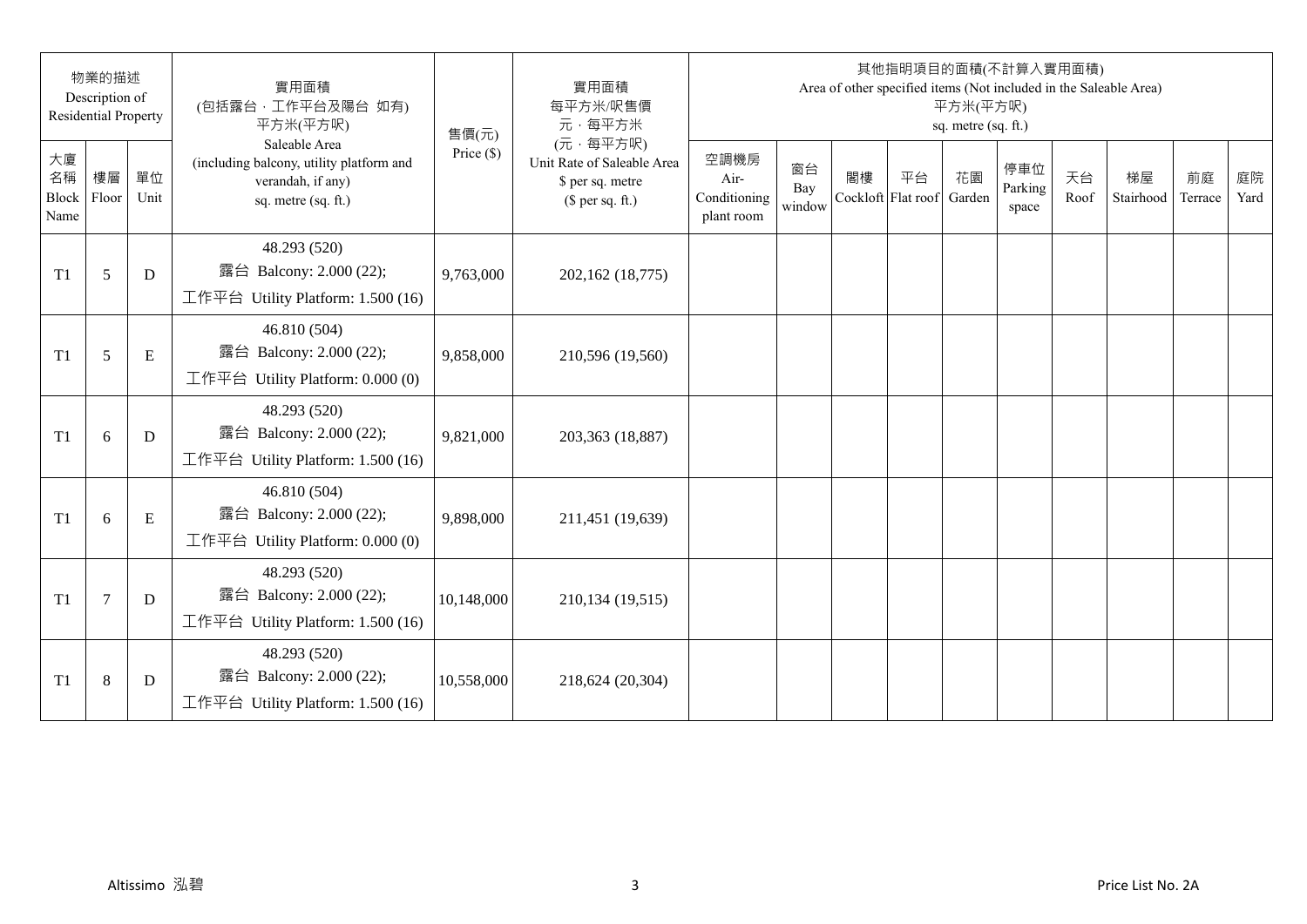|                           | 物業的描述<br>Description of<br><b>Residential Property</b> |            | 實用面積<br>(包括露台,工作平台及陽台 如有)<br>平方米(平方呎)                                                                 | 售價(元)        | 實用面積<br>每平方米/呎售價<br>元·每平方米                                                     |                                            |                     |                          |    | 平方米(平方呎)<br>sq. metre (sq. ft.) | 其他指明項目的面積(不計算入實用面積)     |            | Area of other specified items (Not included in the Saleable Area) |               |            |
|---------------------------|--------------------------------------------------------|------------|-------------------------------------------------------------------------------------------------------|--------------|--------------------------------------------------------------------------------|--------------------------------------------|---------------------|--------------------------|----|---------------------------------|-------------------------|------------|-------------------------------------------------------------------|---------------|------------|
| 大廈<br>名稱<br>Block<br>Name | 樓層<br>Floor                                            | 單位<br>Unit | Saleable Area<br>(including balcony, utility platform and<br>verandah, if any)<br>sq. metre (sq. ft.) | Price $(\$)$ | (元·每平方呎)<br>Unit Rate of Saleable Area<br>\$ per sq. metre<br>$$$ per sq. ft.) | 空調機房<br>Air-<br>Conditioning<br>plant room | 窗台<br>Bay<br>window | 閣樓<br>Cockloft Flat roof | 平台 | 花園<br>Garden                    | 停車位<br>Parking<br>space | 天台<br>Roof | 梯屋<br>Stairhood                                                   | 前庭<br>Terrace | 庭院<br>Yard |
| T <sub>1</sub>            | $8\,$                                                  | ${\bf E}$  | 46.810 (504)<br>露台 Balcony: 2.000 (22);<br>工作平台 Utility Platform: 0.000 (0)                           | 10,641,000   | 227,323 (21,113)                                                               |                                            |                     |                          |    |                                 |                         |            |                                                                   |               |            |
| T <sub>1</sub>            | 9                                                      | D          | 48.293 (520)<br>露台 Balcony: 2.000 (22);<br>工作平台 Utility Platform: 1.500 (16)                          | 10,558,000   | 218,624 (20,304)                                                               |                                            |                     |                          |    |                                 |                         |            |                                                                   |               |            |
| T1                        | 10                                                     | D          | 48.293 (520)<br>露台 Balcony: 2.000 (22);<br>工作平台 Utility Platform: 1.500 (16)                          | 10,658,000   | 220,695 (20,496)                                                               |                                            |                     |                          |    |                                 |                         |            |                                                                   |               |            |
| T <sub>1</sub>            | 11                                                     | D          | 48.293 (520)<br>露台 Balcony: 2.000 (22);<br>工作平台 Utility Platform: 1.500 (16)                          | 10,708,000   | 221,730 (20,592)                                                               |                                            |                     |                          |    |                                 |                         |            |                                                                   |               |            |
| T1                        | 12                                                     | D          | 48.293 (520)<br>露台 Balcony: 2.000 (22);<br>工作平台 Utility Platform: $1.500(16)$                         | 10,968,000   | 227,114 (21,092)                                                               |                                            |                     |                          |    |                                 |                         |            |                                                                   |               |            |
| T <sub>1</sub>            | 15                                                     | D          | 48.293 (520)<br>露台 Balcony: 2.000 (22);<br>工作平台 Utility Platform: 1.500 (16)                          | 11,172,000   | 231,338 (21,485)                                                               |                                            |                     |                          |    |                                 |                         |            |                                                                   |               |            |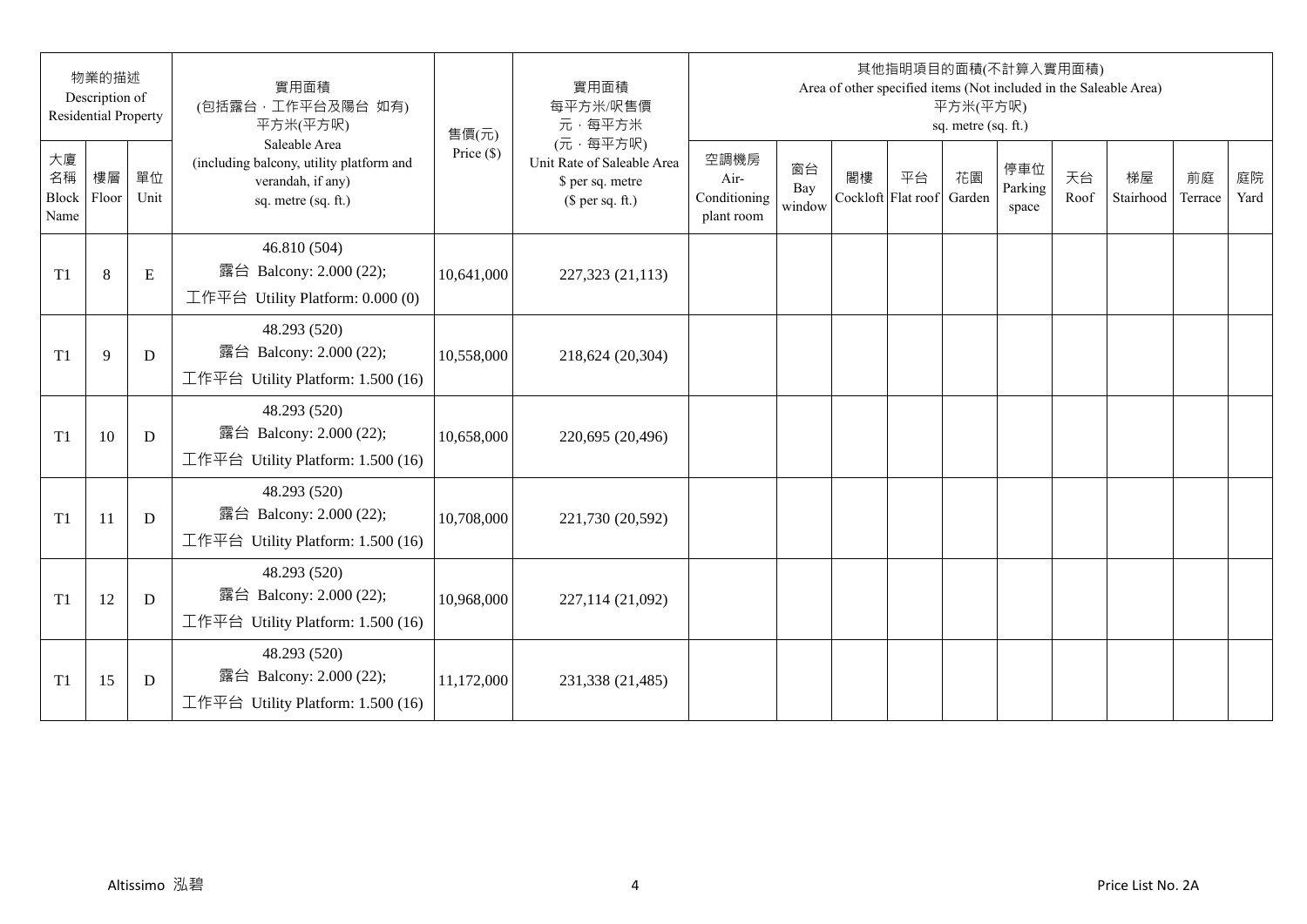|                           | 物業的描述<br>Description of<br><b>Residential Property</b> |             | 實用面積<br>(包括露台,工作平台及陽台 如有)<br>平方米(平方呎)                                                                 | 售價(元)        | 實用面積<br>每平方米/呎售價<br>元·每平方米                                                     |                                            |                     |    |                          | 平方米(平方呎)<br>sq. metre (sq. ft.) | 其他指明項目的面積(不計算入實用面積)<br>Area of other specified items (Not included in the Saleable Area) |            |                 |               |            |
|---------------------------|--------------------------------------------------------|-------------|-------------------------------------------------------------------------------------------------------|--------------|--------------------------------------------------------------------------------|--------------------------------------------|---------------------|----|--------------------------|---------------------------------|------------------------------------------------------------------------------------------|------------|-----------------|---------------|------------|
| 大廈<br>名稱<br>Block<br>Name | 樓層<br>Floor                                            | 單位<br>Unit  | Saleable Area<br>(including balcony, utility platform and<br>verandah, if any)<br>sq. metre (sq. ft.) | Price $(\$)$ | (元·每平方呎)<br>Unit Rate of Saleable Area<br>\$ per sq. metre<br>$$$ per sq. ft.) | 空調機房<br>Air-<br>Conditioning<br>plant room | 窗台<br>Bay<br>window | 閣樓 | 平台<br>Cockloft Flat roof | 花園<br>Garden                    | 停車位<br>Parking<br>space                                                                  | 天台<br>Roof | 梯屋<br>Stairhood | 前庭<br>Terrace | 庭院<br>Yard |
| T <sub>2</sub>            | -1                                                     | $\mathbf F$ | 47.519 (511)<br>露台 Balcony: 2.000 (22);<br>工作平台 Utility Platform: 0.000 (0)                           | 9,348,000    | 196,721 (18,294)                                                               |                                            |                     |    |                          |                                 |                                                                                          |            |                 |               |            |
| T <sub>3</sub>            | 1                                                      | $\bf{B}$    | 46.276 (498)<br>露台 Balcony: 2.000 (22);<br>工作平台 Utility Platform: 1.500 (16)                          | 9,249,000    | 199,866 (18,572)                                                               |                                            |                     |    |                          |                                 |                                                                                          |            |                 |               |            |
| T <sub>3</sub>            | -1                                                     | D           | 48.811 (525)<br>露台 Balcony: 2.000 (22);<br>工作平台 Utility Platform: $1.500(16)$                         | 9,321,000    | 190,961 (17,754)                                                               |                                            |                     |    | 4.609<br>(50)            |                                 |                                                                                          |            |                 |               |            |
| T <sub>3</sub>            | $\overline{1}$                                         | G           | 28.733 (309)<br>露台 Balcony: 2.000 (22);<br>工作平台 Utility Platform: 0.000 (0)                           | 6,685,000    | 232,659 (21,634)                                                               |                                            |                     |    |                          |                                 |                                                                                          |            |                 |               |            |
| T <sub>3</sub>            | -1                                                     | J           | 45.158 (486)<br>露台 Balcony: 2.000 (22);<br>工作平台 Utility Platform: 1.500 (16)                          | 8,855,000    | 196,089 (18,220)                                                               |                                            |                     |    |                          |                                 |                                                                                          |            |                 |               |            |
| T <sub>3</sub>            | 1                                                      | $\bf K$     | 48.074 (517)<br>露台 Balcony: 2.000 (22);<br>工作平台 Utility Platform: 1.500 (16)                          | 9,023,000    | 187,690 (17,453)                                                               |                                            |                     |    |                          |                                 |                                                                                          |            |                 |               |            |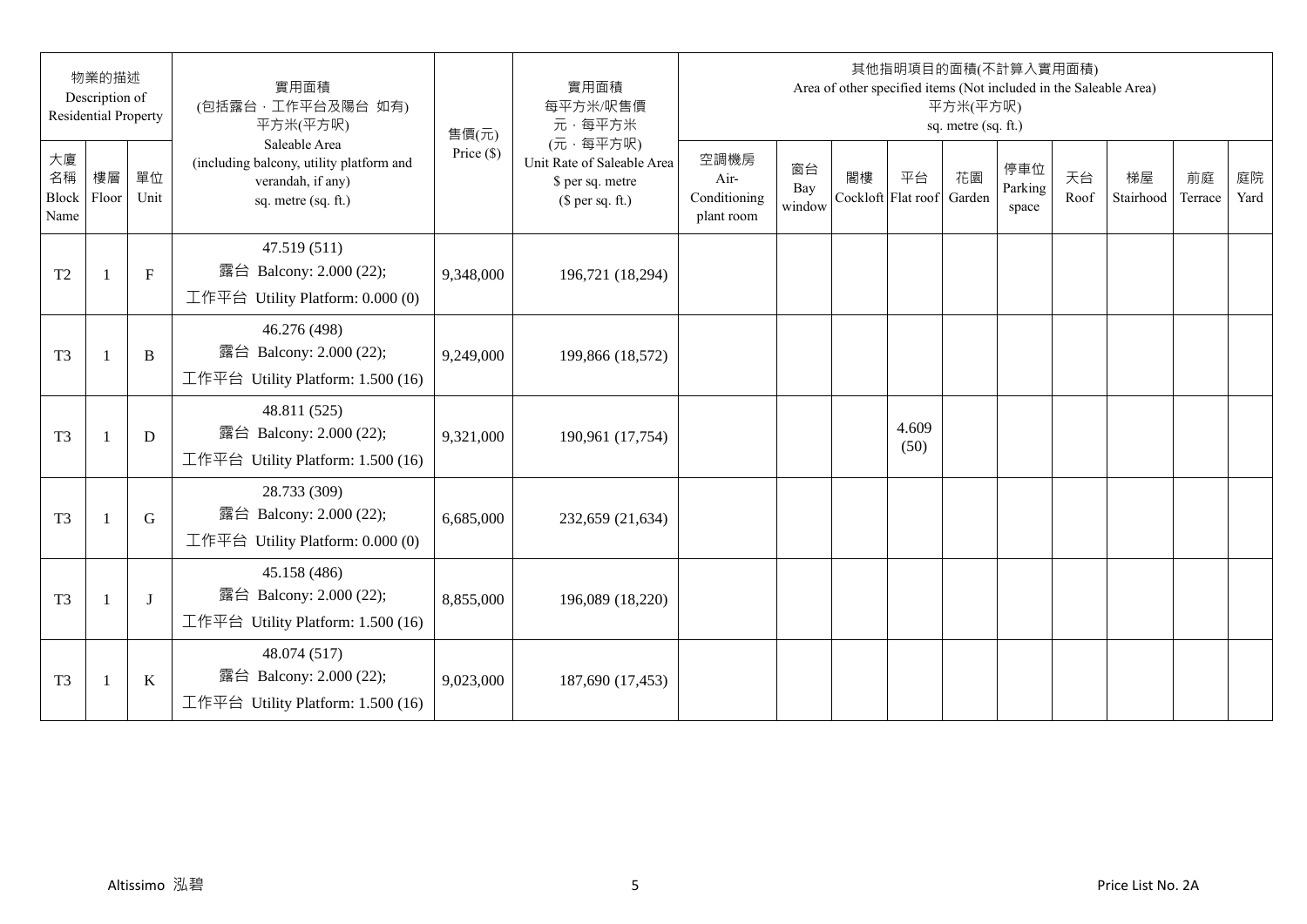|                           | 物業的描述<br>Description of<br><b>Residential Property</b> |            | 實用面積<br>(包括露台,工作平台及陽台 如有)<br>平方米(平方呎)                                                                 | 售價(元)        | 實用面積<br>每平方米/呎售價<br>元·每平方米                                                     |                                            |                     |                          | 其他指明項目的面積(不計算入實用面積) | 平方米(平方呎)<br>sq. metre (sq. ft.) |                         |            | Area of other specified items (Not included in the Saleable Area) |               |            |
|---------------------------|--------------------------------------------------------|------------|-------------------------------------------------------------------------------------------------------|--------------|--------------------------------------------------------------------------------|--------------------------------------------|---------------------|--------------------------|---------------------|---------------------------------|-------------------------|------------|-------------------------------------------------------------------|---------------|------------|
| 大廈<br>名稱<br>Block<br>Name | 樓層<br>Floor                                            | 單位<br>Unit | Saleable Area<br>(including balcony, utility platform and<br>verandah, if any)<br>sq. metre (sq. ft.) | Price $(\$)$ | (元·每平方呎)<br>Unit Rate of Saleable Area<br>\$ per sq. metre<br>$$$ per sq. ft.) | 空調機房<br>Air-<br>Conditioning<br>plant room | 窗台<br>Bay<br>window | 閣樓<br>Cockloft Flat roof | 平台                  | 花園<br>Garden                    | 停車位<br>Parking<br>space | 天台<br>Roof | 梯屋<br>Stairhood                                                   | 前庭<br>Terrace | 庭院<br>Yard |
| T <sub>3</sub>            | $\mathfrak{2}$                                         | B          | 46.276 (498)<br>露台 Balcony: 2.000 (22);<br>工作平台 Utility Platform: 1.500 (16)                          | 9,269,000    | 200,298 (18,612)                                                               |                                            |                     |                          |                     |                                 |                         |            |                                                                   |               |            |
| T <sub>3</sub>            | $\sqrt{2}$                                             | D          | 48.811 (525)<br>露台 Balcony: 2.000 (22);<br>工作平台 Utility Platform: $1.500(16)$                         | 9,387,000    | 192,313 (17,880)                                                               |                                            |                     |                          |                     |                                 |                         |            |                                                                   |               |            |
| T <sub>3</sub>            | $\mathfrak{2}$                                         | G          | 28.733 (309)<br>露台 Balcony: 2.000 (22);<br>工作平台 Utility Platform: 0.000 (0)                           | 6,696,000    | 233,042 (21,670)                                                               |                                            |                     |                          |                     |                                 |                         |            |                                                                   |               |            |
| T <sub>3</sub>            | $\mathfrak{2}$                                         | $\bf{J}$   | 45.158 (486)<br>露台 Balcony: 2.000 (22);<br>工作平台 Utility Platform: $1.500(16)$                         | 8,874,000    | 196,510 (18,259)                                                               |                                            |                     |                          |                     |                                 |                         |            |                                                                   |               |            |
| T <sub>3</sub>            | 3                                                      | B          | 46.276 (498)<br>露台 Balcony: 2.000 (22);<br>工作平台 Utility Platform: 1.500 (16)                          | 9,286,000    | 200,666 (18,647)                                                               |                                            |                     |                          |                     |                                 |                         |            |                                                                   |               |            |
| T <sub>3</sub>            | 3                                                      | D          | 48.811 (525)<br>露台 Balcony: 2.000 (22);<br>工作平台 Utility Platform: 1.500 (16)                          | 9,404,000    | 192,661 (17,912)                                                               |                                            |                     |                          |                     |                                 |                         |            |                                                                   |               |            |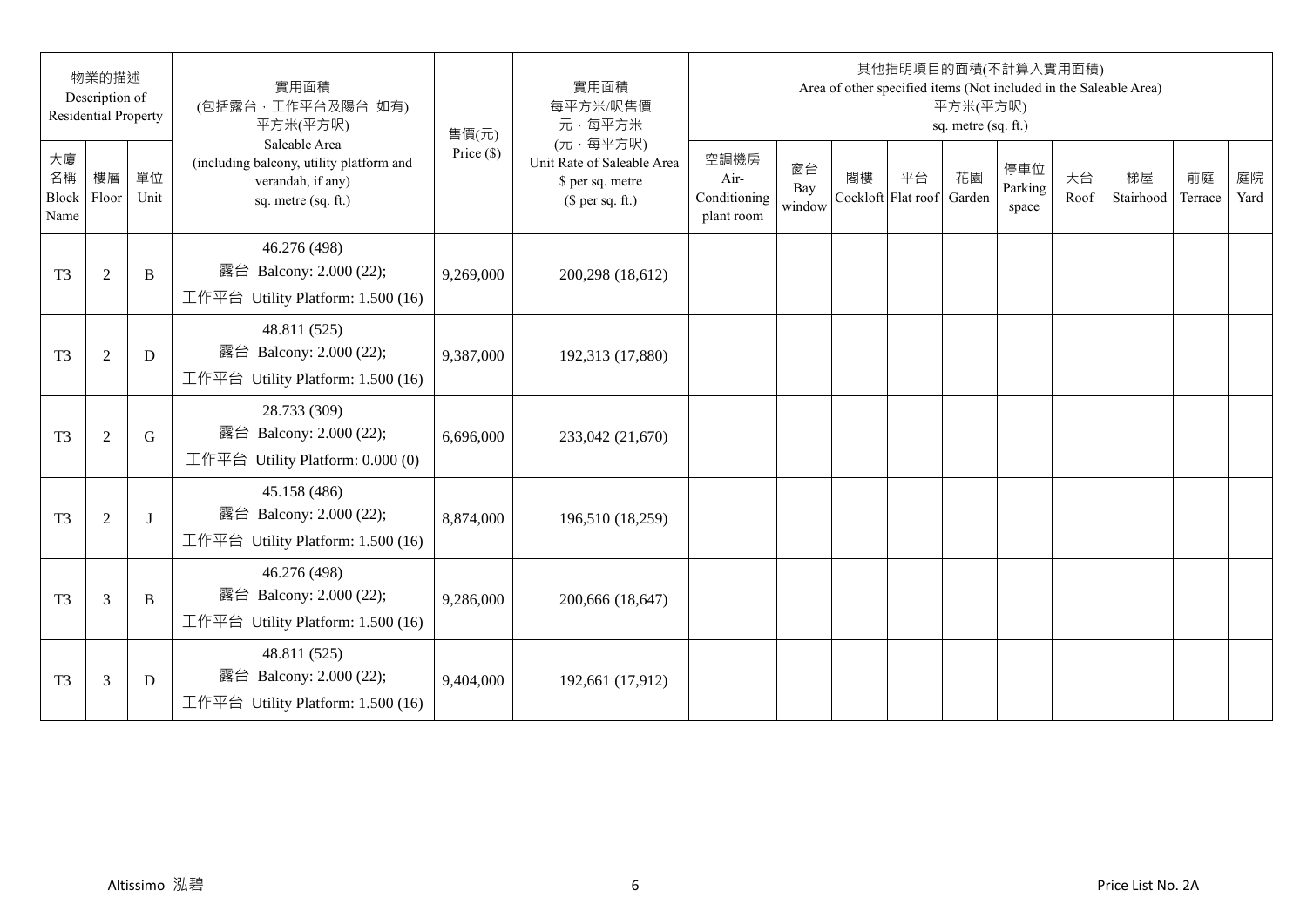|                           | 物業的描述<br>Description of<br><b>Residential Property</b> |            | 實用面積<br>(包括露台,工作平台及陽台 如有)<br>平方米(平方呎)                                                                 | 售價(元)        | 實用面積<br>每平方米/呎售價<br>元·每平方米                                                     |                                            |                     |                          | 其他指明項目的面積(不計算入實用面積) | 平方米(平方呎)<br>sq. metre (sq. ft.) |                         |            | Area of other specified items (Not included in the Saleable Area) |               |            |
|---------------------------|--------------------------------------------------------|------------|-------------------------------------------------------------------------------------------------------|--------------|--------------------------------------------------------------------------------|--------------------------------------------|---------------------|--------------------------|---------------------|---------------------------------|-------------------------|------------|-------------------------------------------------------------------|---------------|------------|
| 大廈<br>名稱<br>Block<br>Name | 樓層<br>Floor                                            | 單位<br>Unit | Saleable Area<br>(including balcony, utility platform and<br>verandah, if any)<br>sq. metre (sq. ft.) | Price $(\$)$ | (元·每平方呎)<br>Unit Rate of Saleable Area<br>\$ per sq. metre<br>$$$ per sq. ft.) | 空調機房<br>Air-<br>Conditioning<br>plant room | 窗台<br>Bay<br>window | 閣樓<br>Cockloft Flat roof | 平台                  | 花園<br>Garden                    | 停車位<br>Parking<br>space | 天台<br>Roof | 梯屋<br>Stairhood                                                   | 前庭<br>Terrace | 庭院<br>Yard |
| T <sub>3</sub>            | 3                                                      | G          | 28.733 (309)<br>露台 Balcony: 2.000 (22);<br>工作平台 Utility Platform: 0.000 (0)                           | 6,708,000    | 233,460 (21,709)                                                               |                                            |                     |                          |                     |                                 |                         |            |                                                                   |               |            |
| T <sub>3</sub>            | 3                                                      | $\bf{J}$   | 45.158 (486)<br>露台 Balcony: 2.000 (22);<br>工作平台 Utility Platform: $1.500(16)$                         | 8,893,000    | 196,931 (18,298)                                                               |                                            |                     |                          |                     |                                 |                         |            |                                                                   |               |            |
| T <sub>3</sub>            | 5                                                      | D          | 48.811 (525)<br>露台 Balcony: 2.000 (22);<br>工作平台 Utility Platform: 1.500 (16)                          | 9,539,000    | 195,427 (18,170)                                                               |                                            |                     |                          |                     |                                 |                         |            |                                                                   |               |            |
| T <sub>3</sub>            | 5                                                      | G          | 28.733 (309)<br>露台 Balcony: 2.000 (22);<br>工作平台 Utility Platform: 0.000 (0)                           | 6,720,000    | 233,877 (21,748)                                                               |                                            |                     |                          |                     |                                 |                         |            |                                                                   |               |            |
| T <sub>3</sub>            | 5                                                      | $\bf{J}$   | 45.158 (486)<br>露台 Balcony: 2.000 (22);<br>工作平台 Utility Platform: 1.500 (16)                          | 8,908,000    | 197,263 (18,329)                                                               |                                            |                     |                          |                     |                                 |                         |            |                                                                   |               |            |
| T <sub>3</sub>            | 6                                                      | D          | 48.811 (525)<br>露台 Balcony: 2.000 (22);<br>工作平台 Utility Platform: 1.500 (16)                          | 9,673,000    | 198,173 (18,425)                                                               |                                            |                     |                          |                     |                                 |                         |            |                                                                   |               |            |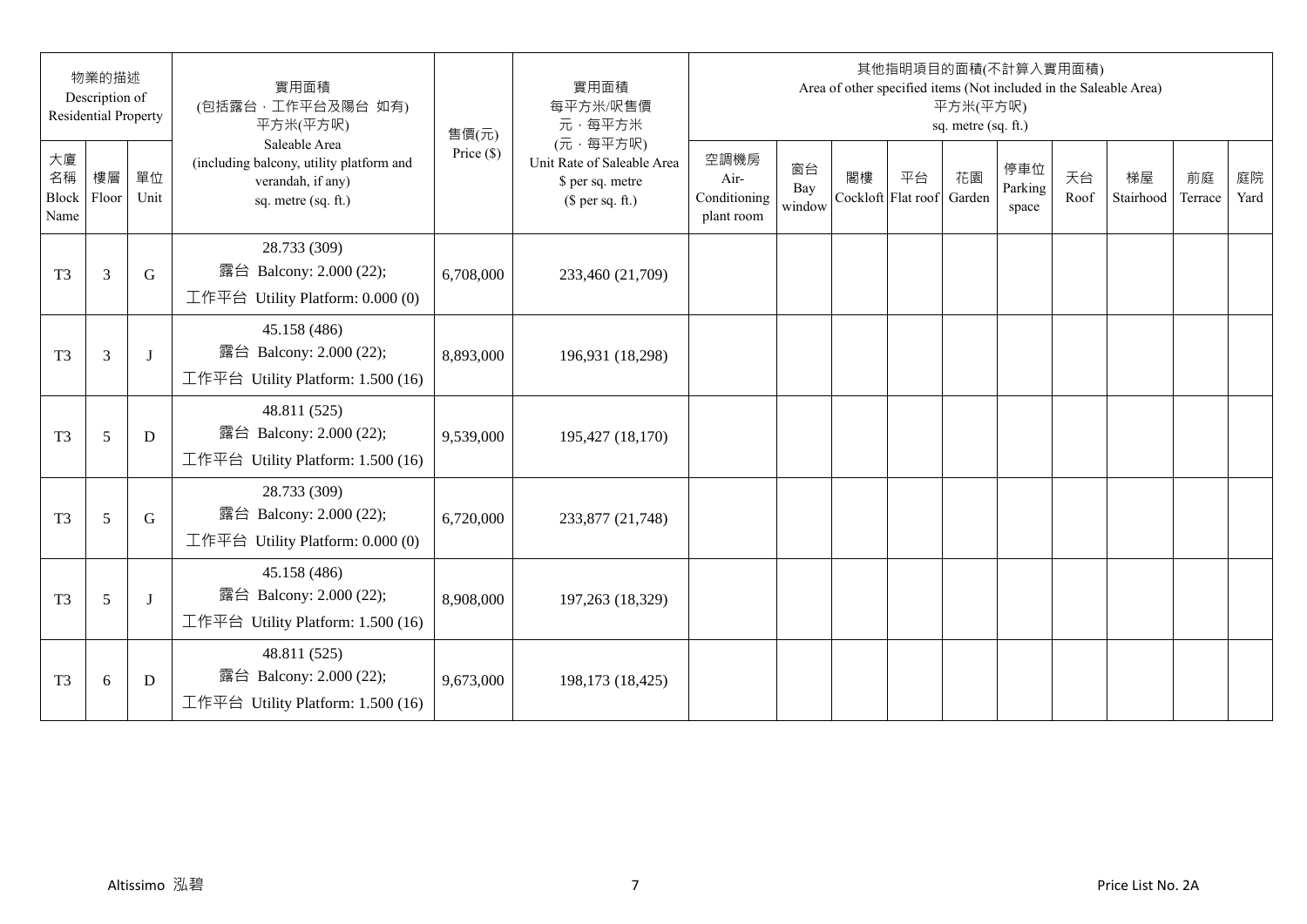|                           | 物業的描述<br>Description of<br><b>Residential Property</b> |             | 實用面積<br>(包括露台,工作平台及陽台 如有)<br>平方米(平方呎)                                                                 | 售價(元)        | 實用面積<br>每平方米/呎售價<br>元·每平方米                                                     |                                            |                     |                          |    | 平方米(平方呎)<br>sq. metre (sq. ft.) | 其他指明項目的面積(不計算入實用面積)     |            | Area of other specified items (Not included in the Saleable Area) |               |            |
|---------------------------|--------------------------------------------------------|-------------|-------------------------------------------------------------------------------------------------------|--------------|--------------------------------------------------------------------------------|--------------------------------------------|---------------------|--------------------------|----|---------------------------------|-------------------------|------------|-------------------------------------------------------------------|---------------|------------|
| 大廈<br>名稱<br>Block<br>Name | 樓層<br>Floor                                            | 單位<br>Unit  | Saleable Area<br>(including balcony, utility platform and<br>verandah, if any)<br>sq. metre (sq. ft.) | Price $(\$)$ | (元·每平方呎)<br>Unit Rate of Saleable Area<br>\$ per sq. metre<br>$$$ per sq. ft.) | 空調機房<br>Air-<br>Conditioning<br>plant room | 窗台<br>Bay<br>window | 閣樓<br>Cockloft Flat roof | 平台 | 花園<br>Garden                    | 停車位<br>Parking<br>space | 天台<br>Roof | 梯屋<br>Stairhood                                                   | 前庭<br>Terrace | 庭院<br>Yard |
| T <sub>3</sub>            | 6                                                      | G           | 28.733 (309)<br>露台 Balcony: 2.000 (22);<br>工作平台 Utility Platform: 0.000 (0)                           | 6,810,000    | 237,010 (22,039)                                                               |                                            |                     |                          |    |                                 |                         |            |                                                                   |               |            |
| T <sub>3</sub>            | 6                                                      | J           | 45.158 (486)<br>露台 Balcony: 2.000 (22);<br>工作平台 Utility Platform: 1.500 (16)                          | 8,946,000    | 198, 104 (18, 407)                                                             |                                            |                     |                          |    |                                 |                         |            |                                                                   |               |            |
| T <sub>3</sub>            | $\tau$                                                 | D           | 48.811 (525)<br>露台 Balcony: 2.000 (22);<br>工作平台 Utility Platform: 1.500 (16)                          | 9,700,000    | 198,726 (18,476)                                                               |                                            |                     |                          |    |                                 |                         |            |                                                                   |               |            |
| T <sub>3</sub>            | $\tau$                                                 | $\mathbf G$ | 28.733 (309)<br>露台 Balcony: 2.000 (22);<br>工作平台 Utility Platform: 0.000 (0)                           | 6,818,000    | 237,288 (22,065)                                                               |                                            |                     |                          |    |                                 |                         |            |                                                                   |               |            |
| T <sub>3</sub>            | $\overline{7}$                                         | J           | 45.158 (486)<br>露台 Balcony: 2.000 (22);<br>工作平台 Utility Platform: 1.500 (16)                          | 9,065,000    | 200,740 (18,652)                                                               |                                            |                     |                          |    |                                 |                         |            |                                                                   |               |            |
| T <sub>3</sub>            | $8\,$                                                  | G           | 28.733 (309)<br>露台 Balcony: 2.000 (22);<br>工作平台 Utility Platform: 0.000 (0)                           | 7,335,000    | 255,281 (23,738)                                                               |                                            |                     |                          |    |                                 |                         |            |                                                                   |               |            |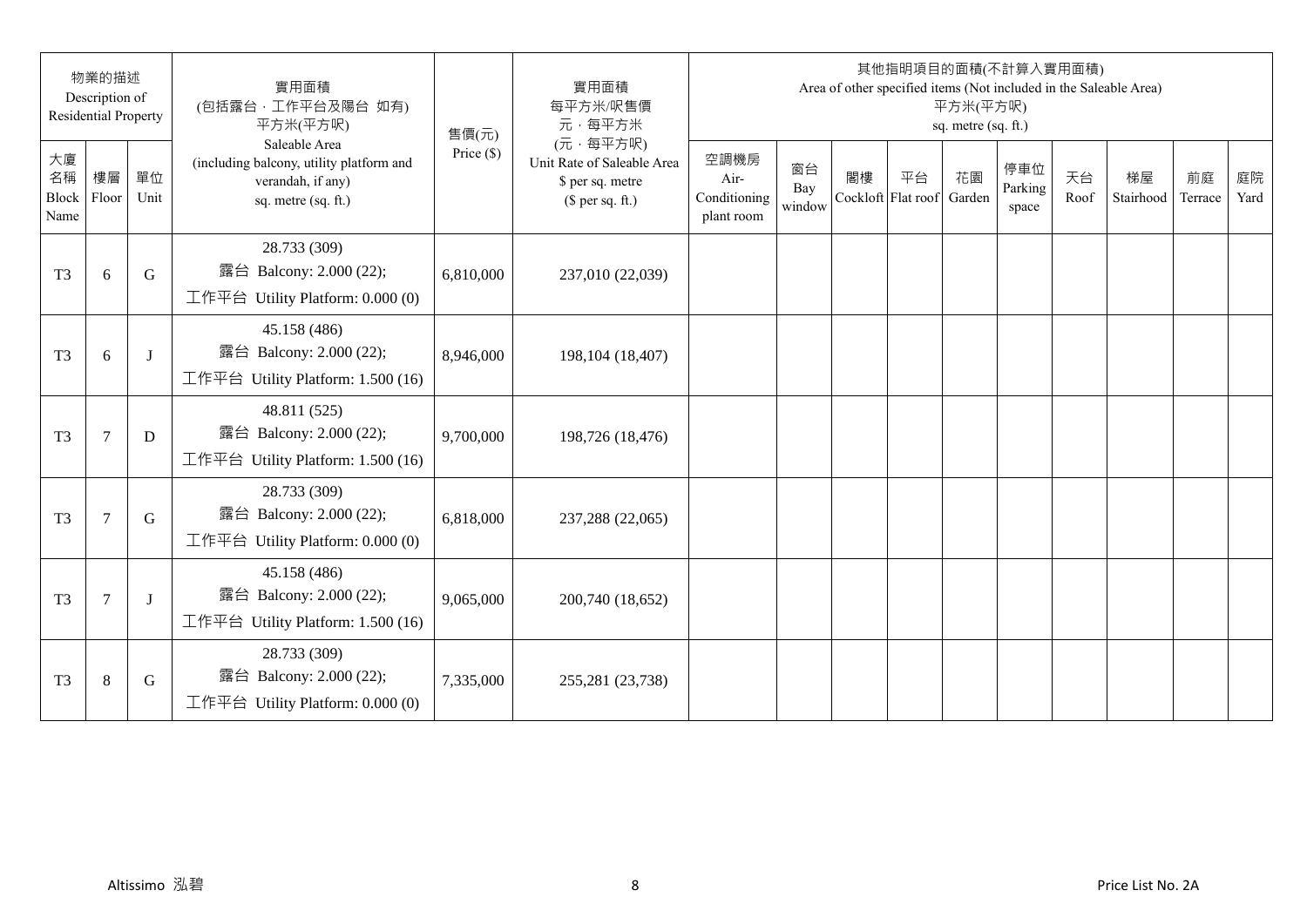|                           | 物業的描述<br>Description of<br><b>Residential Property</b> |            | 實用面積<br>(包括露台,工作平台及陽台 如有)<br>平方米(平方呎)                                                                 | 售價(元)        | 實用面積<br>每平方米/呎售價<br>元·每平方米                                                     |                                            |                     |    |                          | 平方米(平方呎)<br>sq. metre (sq. ft.) | 其他指明項目的面積(不計算入實用面積)     |            | Area of other specified items (Not included in the Saleable Area) |               |            |
|---------------------------|--------------------------------------------------------|------------|-------------------------------------------------------------------------------------------------------|--------------|--------------------------------------------------------------------------------|--------------------------------------------|---------------------|----|--------------------------|---------------------------------|-------------------------|------------|-------------------------------------------------------------------|---------------|------------|
| 大廈<br>名稱<br>Block<br>Name | 樓層<br>Floor                                            | 單位<br>Unit | Saleable Area<br>(including balcony, utility platform and<br>verandah, if any)<br>sq. metre (sq. ft.) | Price $(\$)$ | (元·每平方呎)<br>Unit Rate of Saleable Area<br>\$ per sq. metre<br>$$$ per sq. ft.) | 空調機房<br>Air-<br>Conditioning<br>plant room | 窗台<br>Bay<br>window | 閣樓 | 平台<br>Cockloft Flat roof | 花園<br>Garden                    | 停車位<br>Parking<br>space | 天台<br>Roof | 梯屋<br>Stairhood                                                   | 前庭<br>Terrace | 庭院<br>Yard |
| T <sub>3</sub>            | $8\,$                                                  | H          | 44.867 (483)<br>露台 Balcony: 2.000 (22);<br>工作平台 Utility Platform: 1.500 (16)                          | 9,731,000    | 216,885 (20,147)                                                               |                                            |                     |    |                          |                                 |                         |            |                                                                   |               |            |
| T <sub>3</sub>            | $\,8\,$                                                | J          | 45.158 (486)<br>露台 Balcony: 2.000 (22);<br>工作平台 Utility Platform: 1.500 (16)                          | 9,199,000    | 203,707 (18,928)                                                               |                                            |                     |    |                          |                                 |                         |            |                                                                   |               |            |
| T <sub>3</sub>            | 9                                                      | G          | 28.733 (309)<br>露台 Balcony: 2.000 (22);<br>工作平台 Utility Platform: 0.000 (0)                           | 7,335,000    | 255,281 (23,738)                                                               |                                            |                     |    |                          |                                 |                         |            |                                                                   |               |            |
| T <sub>3</sub>            | 9                                                      | J          | 45.158 (486)<br>露台 Balcony: 2.000 (22);<br>工作平台 Utility Platform: 1.500 (16)                          | 9,199,000    | 203,707 (18,928)                                                               |                                            |                     |    |                          |                                 |                         |            |                                                                   |               |            |
| T <sub>3</sub>            | 10                                                     | G          | 28.733 (309)<br>露台 Balcony: 2.000 (22);<br>工作平台 Utility Platform: $0.000(0)$                          | 7,413,000    | 257,996 (23,990)                                                               |                                            |                     |    |                          |                                 |                         |            |                                                                   |               |            |
| T <sub>3</sub>            | 10                                                     | J          | 45.158 (486)<br>露台 Balcony: 2.000 (22);<br>工作平台 Utility Platform: 1.500 (16)                          | 9,288,000    | 205,678 (19,111)                                                               |                                            |                     |    |                          |                                 |                         |            |                                                                   |               |            |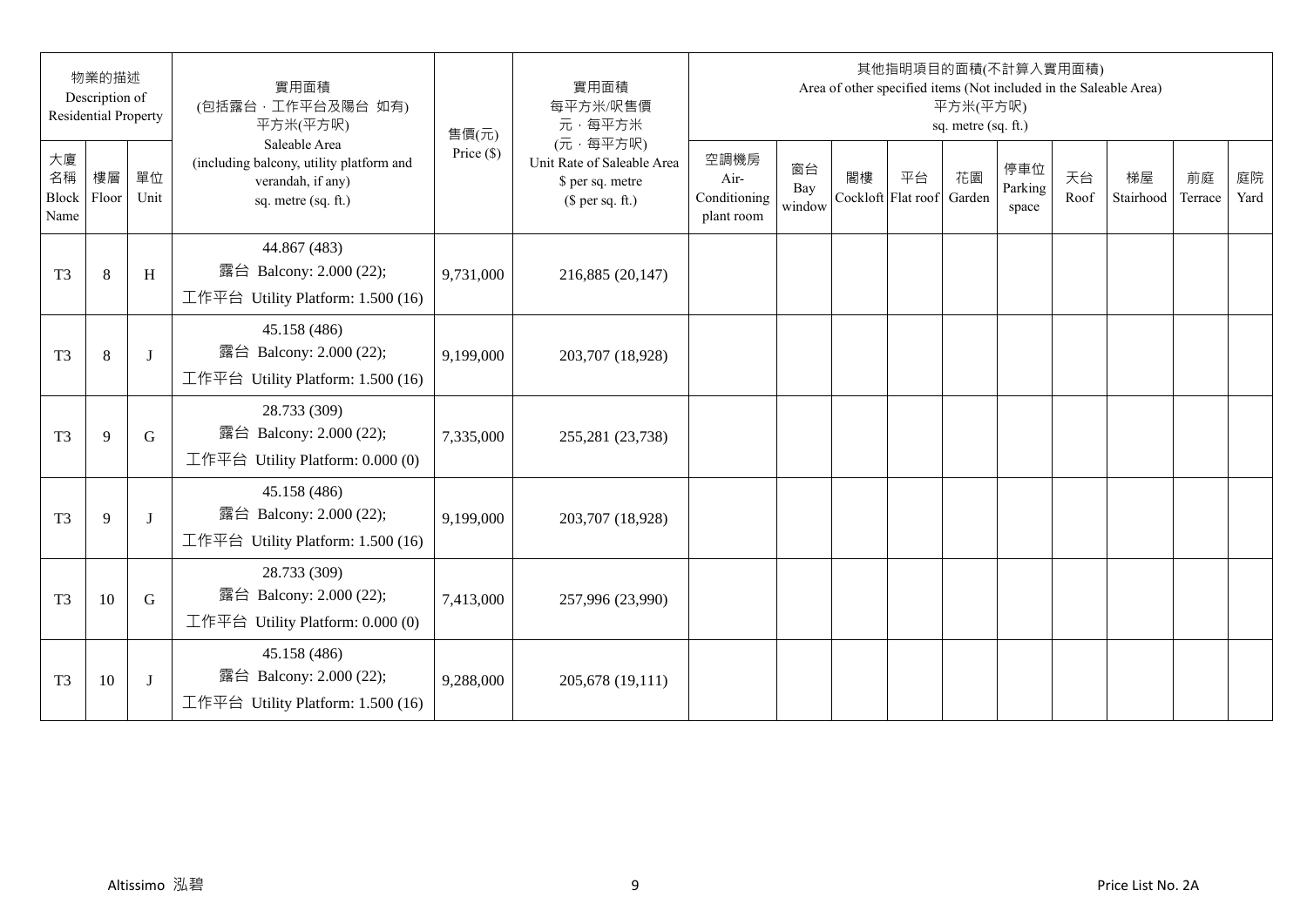|                           | 物業的描述<br>Description of<br><b>Residential Property</b> |             | 實用面積<br>(包括露台,工作平台及陽台 如有)<br>平方米(平方呎)                                                                 | 售價(元)        | 實用面積<br>每平方米/呎售價<br>元·每平方米                                                     |                                            |                     |                          |    | 平方米(平方呎)<br>sq. metre (sq. ft.) | 其他指明項目的面積(不計算入實用面積)     |            | Area of other specified items (Not included in the Saleable Area) |               |            |
|---------------------------|--------------------------------------------------------|-------------|-------------------------------------------------------------------------------------------------------|--------------|--------------------------------------------------------------------------------|--------------------------------------------|---------------------|--------------------------|----|---------------------------------|-------------------------|------------|-------------------------------------------------------------------|---------------|------------|
| 大廈<br>名稱<br>Block<br>Name | 樓層<br>Floor                                            | 單位<br>Unit  | Saleable Area<br>(including balcony, utility platform and<br>verandah, if any)<br>sq. metre (sq. ft.) | Price $(\$)$ | (元·每平方呎)<br>Unit Rate of Saleable Area<br>\$ per sq. metre<br>$$$ per sq. ft.) | 空調機房<br>Air-<br>Conditioning<br>plant room | 窗台<br>Bay<br>window | 閣樓<br>Cockloft Flat roof | 平台 | 花園<br>Garden                    | 停車位<br>Parking<br>space | 天台<br>Roof | 梯屋<br>Stairhood                                                   | 前庭<br>Terrace | 庭院<br>Yard |
| T <sub>3</sub>            | 11                                                     | $\mathbf G$ | 28.733 (309)<br>露台 Balcony: 2.000 (22);<br>工作平台 Utility Platform: 0.000 (0)                           | 7,507,000    | 261,268 (24,294)                                                               |                                            |                     |                          |    |                                 |                         |            |                                                                   |               |            |
| T <sub>3</sub>            | 11                                                     | J           | 45.158 (486)<br>露台 Balcony: 2.000 (22);<br>工作平台 Utility Platform: $1.500(16)$                         | 9,422,000    | 208,645 (19,387)                                                               |                                            |                     |                          |    |                                 |                         |            |                                                                   |               |            |
| T <sub>3</sub>            | 12                                                     | G           | 28.733 (309)<br>露台 Balcony: 2.000 (22);<br>工作平台 Utility Platform: $0.000(0)$                          | 7,611,000    | 264,887 (24,631)                                                               |                                            |                     |                          |    |                                 |                         |            |                                                                   |               |            |
| T <sub>3</sub>            | 12                                                     | J           | 45.158 (486)<br>露台 Balcony: 2.000 (22);<br>工作平台 Utility Platform: 1.500 (16)                          | 9,556,000    | 211,613 (19,663)                                                               |                                            |                     |                          |    |                                 |                         |            |                                                                   |               |            |
| T <sub>3</sub>            | 15                                                     | ${\bf E}$   | 28.805 (310)<br>露台 Balcony: 2.000 (22);<br>工作平台 Utility Platform: 0.000 (0)                           | 7,597,000    | 263,739 (24,506)                                                               |                                            |                     |                          |    |                                 |                         |            |                                                                   |               |            |
| T <sub>3</sub>            | 15                                                     | G           | 28.733 (309)<br>露台 Balcony: 2.000 (22);<br>工作平台 Utility Platform: 0.000 (0)                           | 7,748,000    | 269,655 (25,074)                                                               |                                            |                     |                          |    |                                 |                         |            |                                                                   |               |            |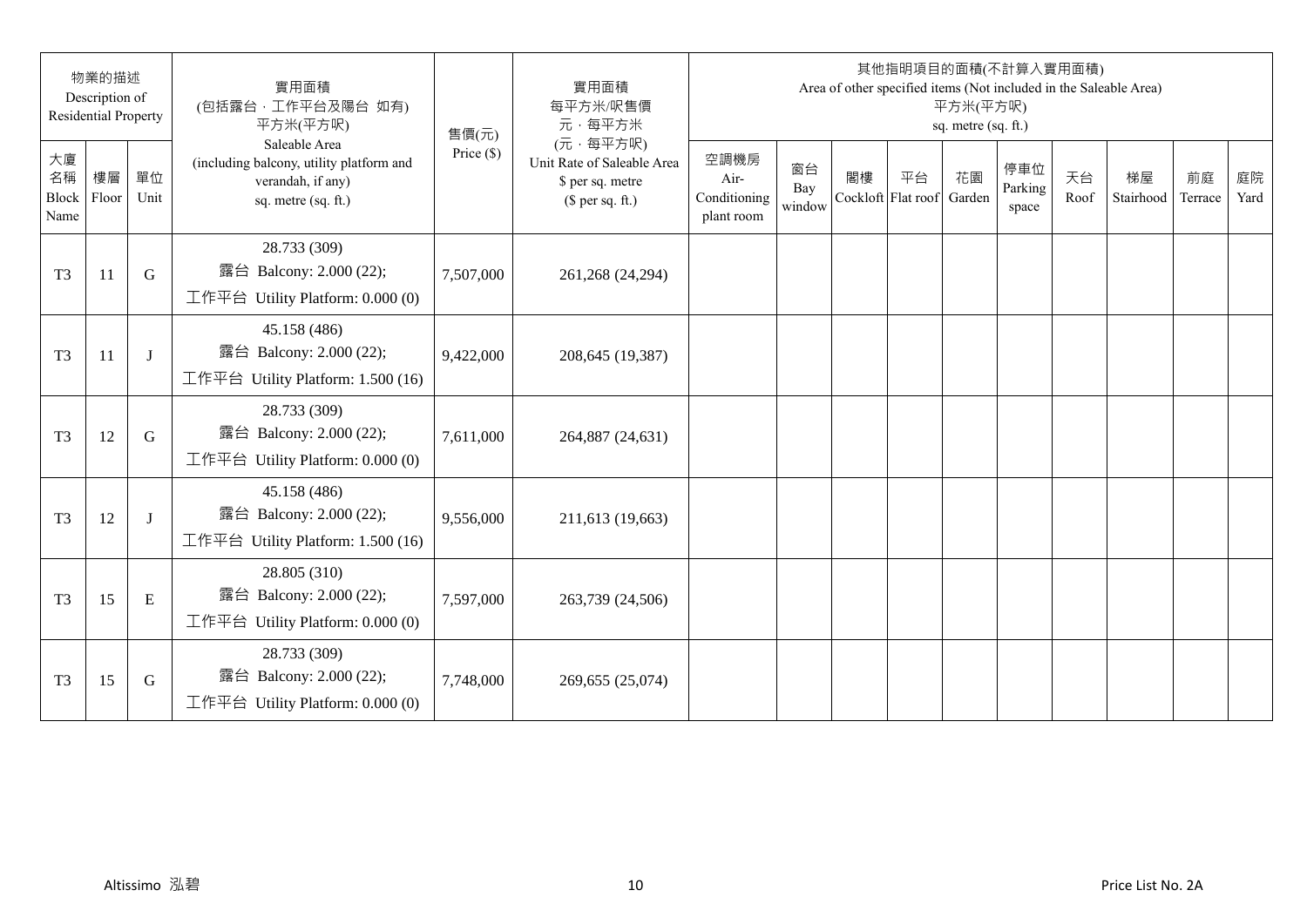| 物業的描述<br>Description of<br><b>Residential Property</b> |             | 實用面積<br>(包括露台,工作平台及陽台 如有)<br>平方米(平方呎) | 售價(元)                                                                                                 | 實用面積<br>每平方米/呎售價<br>元·每平方米 | 其他指明項目的面積(不計算入實用面積)<br>Area of other specified items (Not included in the Saleable Area)<br>平方米(平方呎)<br>sq. metre (sq. ft.) |                                            |                     |                          |    |              |                         |            |                 |               |            |
|--------------------------------------------------------|-------------|---------------------------------------|-------------------------------------------------------------------------------------------------------|----------------------------|-----------------------------------------------------------------------------------------------------------------------------|--------------------------------------------|---------------------|--------------------------|----|--------------|-------------------------|------------|-----------------|---------------|------------|
| 大廈<br>名稱<br>Block<br>Name                              | 樓層<br>Floor | 單位<br>Unit                            | Saleable Area<br>(including balcony, utility platform and<br>verandah, if any)<br>sq. metre (sq. ft.) | Price $(\$)$               | (元·每平方呎)<br>Unit Rate of Saleable Area<br>\$ per sq. metre<br>$$$ per sq. ft.)                                              | 空調機房<br>Air-<br>Conditioning<br>plant room | 窗台<br>Bay<br>window | 閣樓<br>Cockloft Flat roof | 平台 | 花園<br>Garden | 停車位<br>Parking<br>space | 天台<br>Roof | 梯屋<br>Stairhood | 前庭<br>Terrace | 庭院<br>Yard |
| T <sub>3</sub>                                         | 15          | J                                     | 45.158 (486)<br>露台 Balcony: 2.000 (22);<br>工作平台 Utility Platform: 1.500 (16)                          | 9,733,000                  | 215,532 (20,027)                                                                                                            |                                            |                     |                          |    |              |                         |            |                 |               |            |
| T <sub>3</sub>                                         | 16          | ${\bf E}$                             | 28.805 (310)<br>露台 Balcony: 2.000 (22);<br>工作平台 Utility Platform: 0.000 (0)                           | 7,737,000                  | 268,599 (24,958)                                                                                                            |                                            |                     |                          |    |              |                         |            |                 |               |            |
| T <sub>3</sub>                                         | 16          | G                                     | 28.733 (309)<br>露台 Balcony: 2.000 (22);<br>工作平台 Utility Platform: 0.000 (0)                           | 7,886,000                  | 274,458 (25,521)                                                                                                            |                                            |                     |                          |    |              |                         |            |                 |               |            |
| T <sub>3</sub>                                         | 16          | H                                     | 44.867 (483)<br>露台 Balcony: 2.000 (22);<br>工作平台 Utility Platform: 1.500 (16)                          | 10,488,000                 | 233,758 (21,714)                                                                                                            |                                            |                     |                          |    |              |                         |            |                 |               |            |
| T <sub>3</sub>                                         | 16          | J                                     | 45.158 (486)<br>露台 Balcony: 2.000 (22);<br>工作平台 Utility Platform: 1.500 (16)                          | 9,914,000                  | 219,540 (20,399)                                                                                                            |                                            |                     |                          |    |              |                         |            |                 |               |            |
| T <sub>3</sub>                                         | 16          | L                                     | 44.887 (483)<br>露台 Balcony: 2.000 (22);<br>工作平台 Utility Platform: 1.500 (16)                          | 9,894,000                  | 220,420 (20,484)                                                                                                            |                                            |                     |                          |    |              |                         |            |                 |               |            |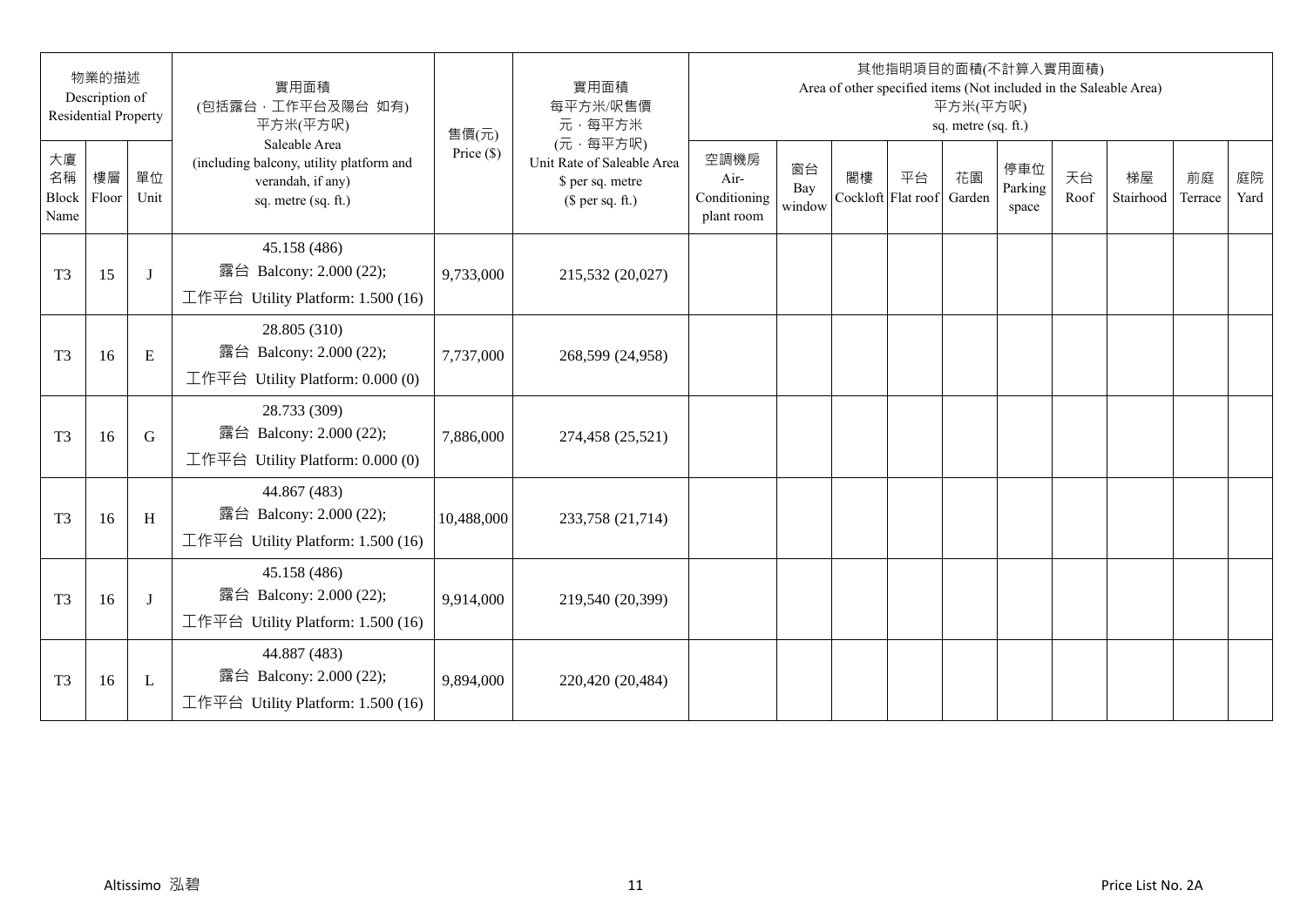| 物業的描述<br>Description of<br><b>Residential Property</b> |             | 實用面積<br>(包括露台,工作平台及陽台 如有)<br>平方米(平方呎) | 售價(元)                                                                                                 | 實用面積<br>每平方米/呎售價<br>元·每平方米 | 其他指明項目的面積(不計算入實用面積)<br>Area of other specified items (Not included in the Saleable Area)<br>平方米(平方呎)<br>sq. metre (sq. ft.) |                                            |                     |    |                                 |    |                         |            |                 |               |            |
|--------------------------------------------------------|-------------|---------------------------------------|-------------------------------------------------------------------------------------------------------|----------------------------|-----------------------------------------------------------------------------------------------------------------------------|--------------------------------------------|---------------------|----|---------------------------------|----|-------------------------|------------|-----------------|---------------|------------|
| 大廈<br>名稱<br>Block<br>Name                              | 樓層<br>Floor | 單位<br>Unit                            | Saleable Area<br>(including balcony, utility platform and<br>verandah, if any)<br>sq. metre (sq. ft.) | Price $(\$)$               | (元·每平方呎)<br>Unit Rate of Saleable Area<br>\$ per sq. metre<br>$$$ per sq. ft.)                                              | 空調機房<br>Air-<br>Conditioning<br>plant room | 窗台<br>Bay<br>window | 閣樓 | 平台<br>Cockloft Flat roof Garden | 花園 | 停車位<br>Parking<br>space | 天台<br>Roof | 梯屋<br>Stairhood | 前庭<br>Terrace | 庭院<br>Yard |
| T <sub>5</sub>                                         |             |                                       | 48.593 (523)<br>露台 Balcony: 2.000 (22);<br>工作平台 Utility Platform: 0.000 (0)                           | 9,808,000                  | 201,840 (18,753)                                                                                                            |                                            |                     |    | 5.699<br>(61)                   |    |                         |            |                 |               |            |
| T <sub>5</sub>                                         | $\tau$      | $\mathbf{F}$                          | 28.578 (308)<br>露台 Balcony: 2.000 (22);<br>工作平台 Utility Platform: 0.000 (0)                           | 7,680,000                  | 268,738 (24,935)                                                                                                            |                                            |                     |    |                                 |    |                         |            |                 |               |            |
| T <sub>5</sub>                                         | 8           | $\mathbf F$                           | 28.578 (308)<br>露台 Balcony: 2.000 (22);<br>工作平台 Utility Platform: $0.000(0)$                          | 7,785,000                  | 272,412 (25,276)                                                                                                            |                                            |                     |    |                                 |    |                         |            |                 |               |            |
| T <sub>5</sub>                                         | 12          | $\mathbf F$                           | 28.578 (308)<br>露台 Balcony: 2.000 (22);<br>工作平台 Utility Platform: $0.000(0)$                          | 8,061,000                  | 282,070 (26,172)                                                                                                            |                                            |                     |    |                                 |    |                         |            |                 |               |            |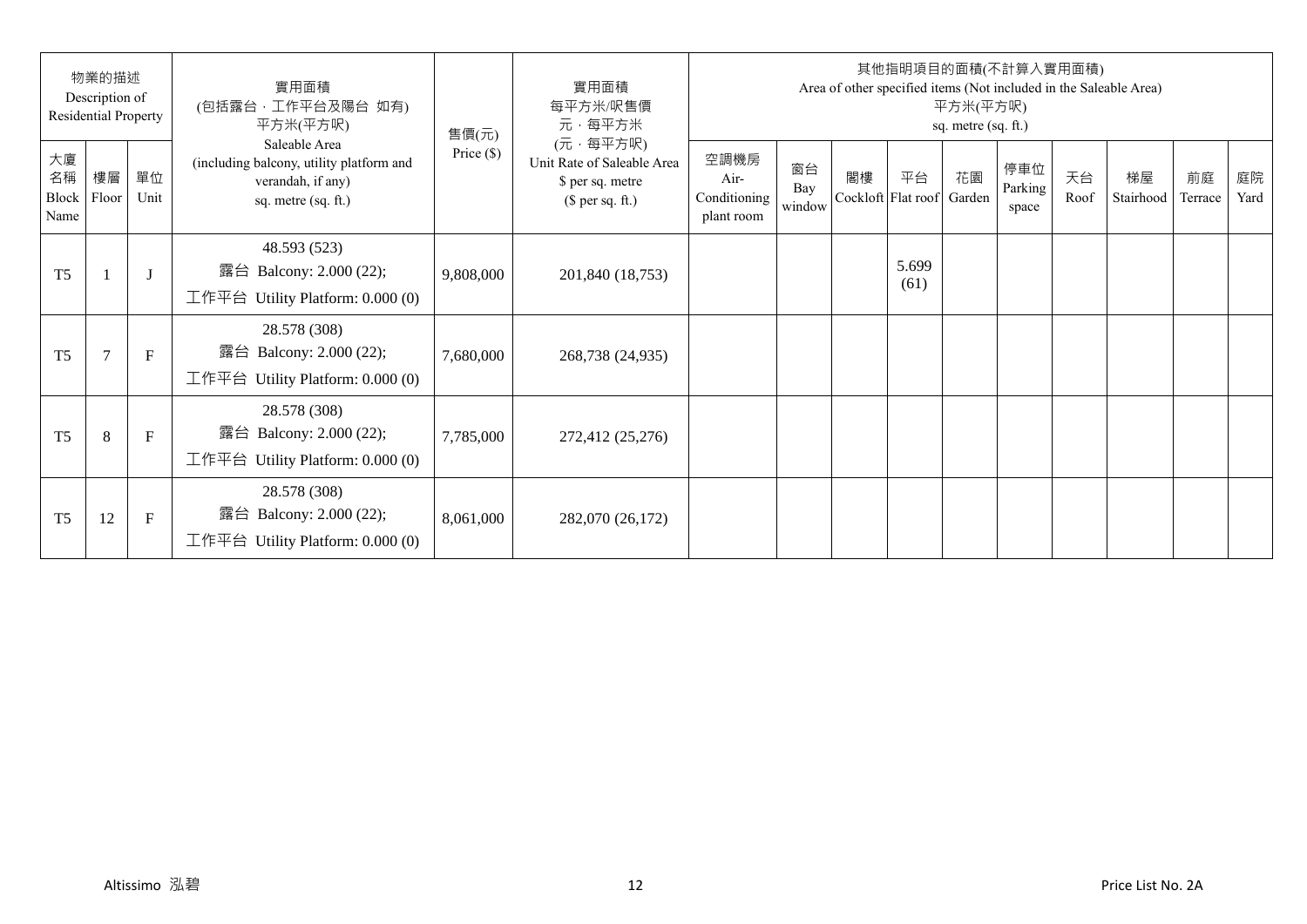#### **第三部份:其他資料 Part 3: Other Information**

#### (1) 準買家應參閱發展項目的售樓說明書,以了解該項目的資料。 Prospective purchasers are advised to refer to the sales brochure for the development for information on the development.

#### (2) 根據《一手住宅物業銷售條例》第 52(1)條及第 53(2)及(3)條 ,– According to sections 52(1) and 53(2) and (3) of the Residential Properties (First-hand Sales) Ordinance, –

### 第 52(1) 條 / Section 52(1)

### 在某人就指明住宅物業與擁有人訂立臨時買賣合約時,該人須向擁有人支付售價的 5%的臨時訂金。

A preliminary deposit of 5% of the purchase price is payable by a person to the owner on entering into a preliminary agreement for sale and purchase in respect of the specified residential property with the owner.

### 第 53(2) 條 / Section 53(2)

如某人於某日期訂立臨時買賣合約,並於該日期後的 5 個工作日內,就有關住宅物業簽立買賣合約,則擁有人必須在該日期後的 8 個工作日內,簽立該買賣合約。 If a person executes an agreement for sale and purchase in respect of the residential property within 5 working days after the date on which the person enters into the preliminary agreement for sale and purchase, the owner must execute the agreement for sale and purchase within 8 working days after that date.

#### 第 53(3) 條 / Section 53(3)

如某人於某日期訂立臨時買賣合約時,但沒有於該日期後的 5 個工作日內,就有關住宅物業簽立買賣合約,則 – (i) 該臨時合約即告終止;(ii) 有關的臨時訂金即予沒收;及 (iii) 擁

### 有人不得就該人沒有簽立買賣合約而針對該人提出進一步申索。

If a person does not execute an agreement for sale and purchase in respect of the residential property within 5 working days after the date on which the person enters into the preliminary agreement for sale and purchase-

(i) the preliminary agreement is terminated; (ii) the preliminary deposit is forfeited; and (iii) the owner does not have any further claim against the person for the failure.

### (3) 實用面積及屬該住宅物業其他指明項目的面積是按《一手住宅物業銷售條例》第 8 條及附表二第 2 部的計算得出的。

The saleable area and area of other specified items of the residential property are calculated in accordance with section 8 and Part 2 of Schedule 2 to the Residential Properties(First-hand Sales) Ordinance.

- 
- (4) (i) 註:在第(4)段中: (a) 「售價」指本價單第二部份中所列之住宅物業的售價,而「成交金額」指將於臨時合約中訂明的住宅物業的實際售價。因應不同支付條款 及 / 或折扣按售價計算得出之價目, 皆以進位到最接近的千位數作為成交金額。
	- (b) 「工作日」按《一手住宅物業銷售條例》第 2(1)條所定義。
	- (c) 「臨時合約」指臨時買賣合約。
	- (d) 「正式合約」指正式買賣合約。
	- Note: In paragraph (4): (a) "price" means the price of the residential property set out in Part 2 of this price list, and "transaction price" means the actual price of the residential property to be set out in PASP. The price obtained after applying the relevant terms of payment and/or applicable discount(s) on the price will be rounded up to the nearest thousand to determine the transaction price.
		- (b) "working day" shall be as defined in section 2(1) of the Residential Properties (First-hand Sales) Ordinance.
		- $(c)$ "PASP" means the Preliminary Agreement for Sale and Purchase.
		- (d) "ASP" means the Agreement for Sale and Purchase.

於簽署臨時合約時,買方須繳付相等於成交金額的 5%作為臨時訂金,請帶備港幣\$100,000 銀行本票以支付部份臨時訂金,抬頭請寫「的近律師行」或"Deacons"。請另備支 票以繳付臨時訂金之餘額。

The purchasers shall pay the preliminary deposit equivalent to 5% of the transaction price upon signing of the PASP. Please bring along a cashiers' order of HK\$100,000 made payable to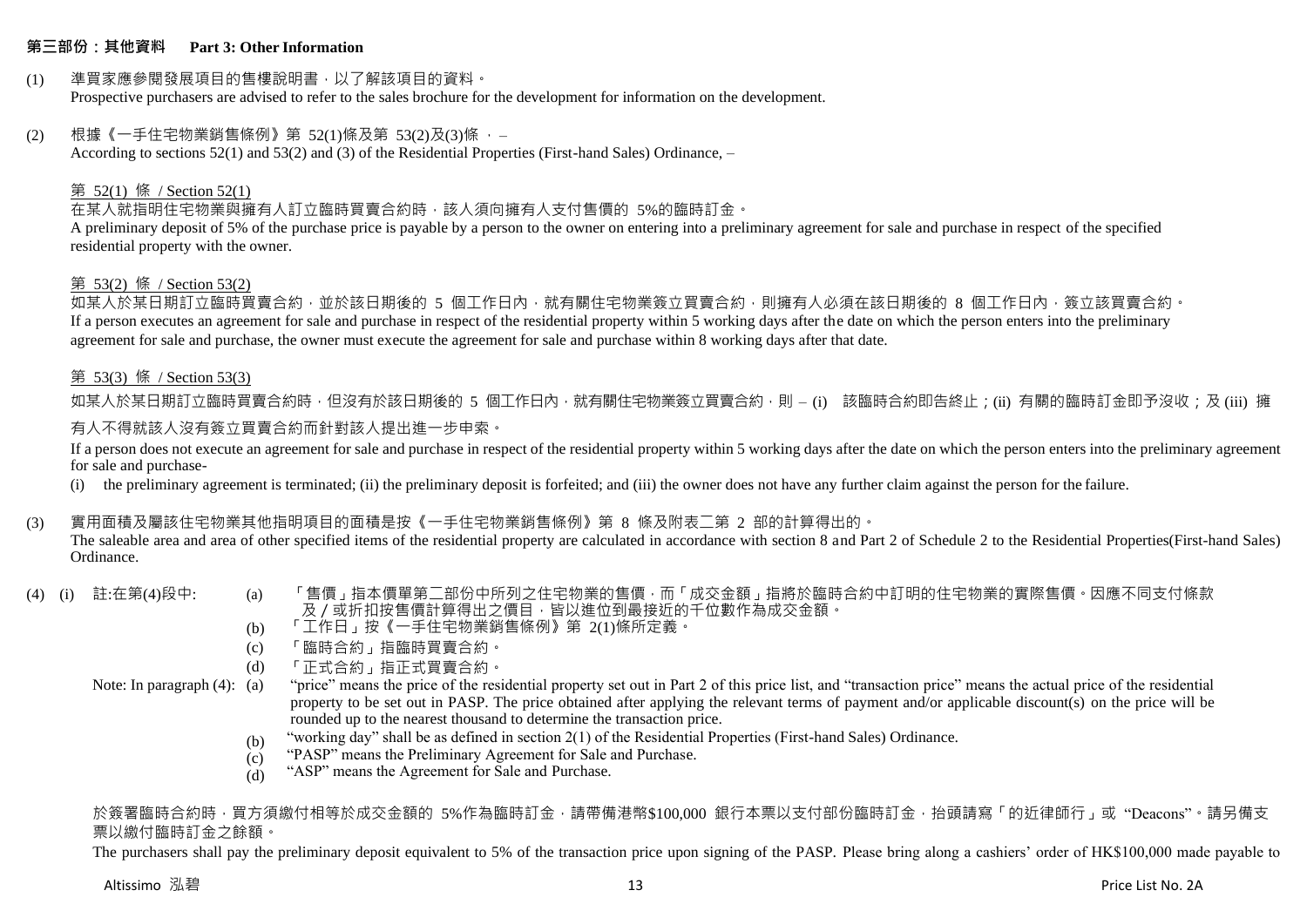"Deacons" for payment of part of the preliminary deposit. Please also bring along a cheque for payment of the balance of the preliminary deposit.

# **支付條款**

**Terms of Payment**

#### (A) 120 天現金優惠付款計劃 120-day Cash Payment Plan (照售價減 10%) (10% discount from the price)

- (1) 買方須於簽署臨時合約時繳付相等於成交金額 5%作為臨時訂金。買方須於簽署臨時合約後 5 個工作日內簽署正式合約。 The purchaser shall pay the preliminary deposit equivalent to 5% of the transaction price upon signing of the PASP. The ASP shall be signed by the purchaser within 5 working days after signing of the PASP.
- (2) 買方簽署臨時合約後 30 天內再付成交金額 5%作為加付訂金。 A further 5% of the transaction price being further deposit shall be paid by the purchaser within 30 days after signing of the PASP.
- (3) 成交金額90%即成交金額餘款於買方簽署臨時合約後120 天內或於賣方就其有能力將有關住宅物業有效地轉讓予買方一事向買方發出書面通知的日期後的14 日內由 買方付清,以較早者為準。

90% of the transaction price being balance of the transaction price shall be paid by the purchaser within 120 days after signing of the PASP or within 14 days after the date of written notification to the purchaser that the vendor is in a position validly to assign the relevant residential property to the purchaser, whichever is earlier.

#### (A1) 288 天輕鬆付款計劃 288-day Easy Payment Plan (照售價減 7%) (7% discount from the price)

- (1) 買方須於簽署臨時合約時繳付相等於成交金額 5%作為臨時訂金。買方須於簽署臨時合約後 5 個工作日內簽署正式合約。 The purchaser shall pay the preliminary deposit equivalent to 5% of the transaction price upon signing of the PASP. The ASP shall be signed by the purchaser within 5 working days after signing of the PASP.
- (2) 買方簽署臨時合約後 60 天內再付成交金額 5%作為部份成交金額。 A further 5% of the transaction price being part payment of the transaction price shall be paid by the purchaser within 60 days after signing of the PASP.
- (3) 買方簽署臨時合約後 90 天內再付成交金額 5%作為部份成交金額。 A further 5% of the transaction price being part payment of the transaction price shall be paid by the purchaser within 90 days after signing of the PASP.
- (4) 成交金額 85%即成交金額餘款於於買方簽署臨時合約後 288 天內或於賣方就其有能力將有關住宅物業有效地轉讓予買方一事向買方發出通知的日期後的 14 日內由 買方付清,以較早者為準。

85% of the transaction price being balance of the transaction price shall be paid by the purchaser within 288 days after signing of the PASP or within 14 days after the date of notification to the purchaser that the vendor is in a position validly to assign the relevant residential property to the purchaser, whichever is earlier.

(A2) (並無此編號之支付條款)

( No Terms of Payment of such numbering)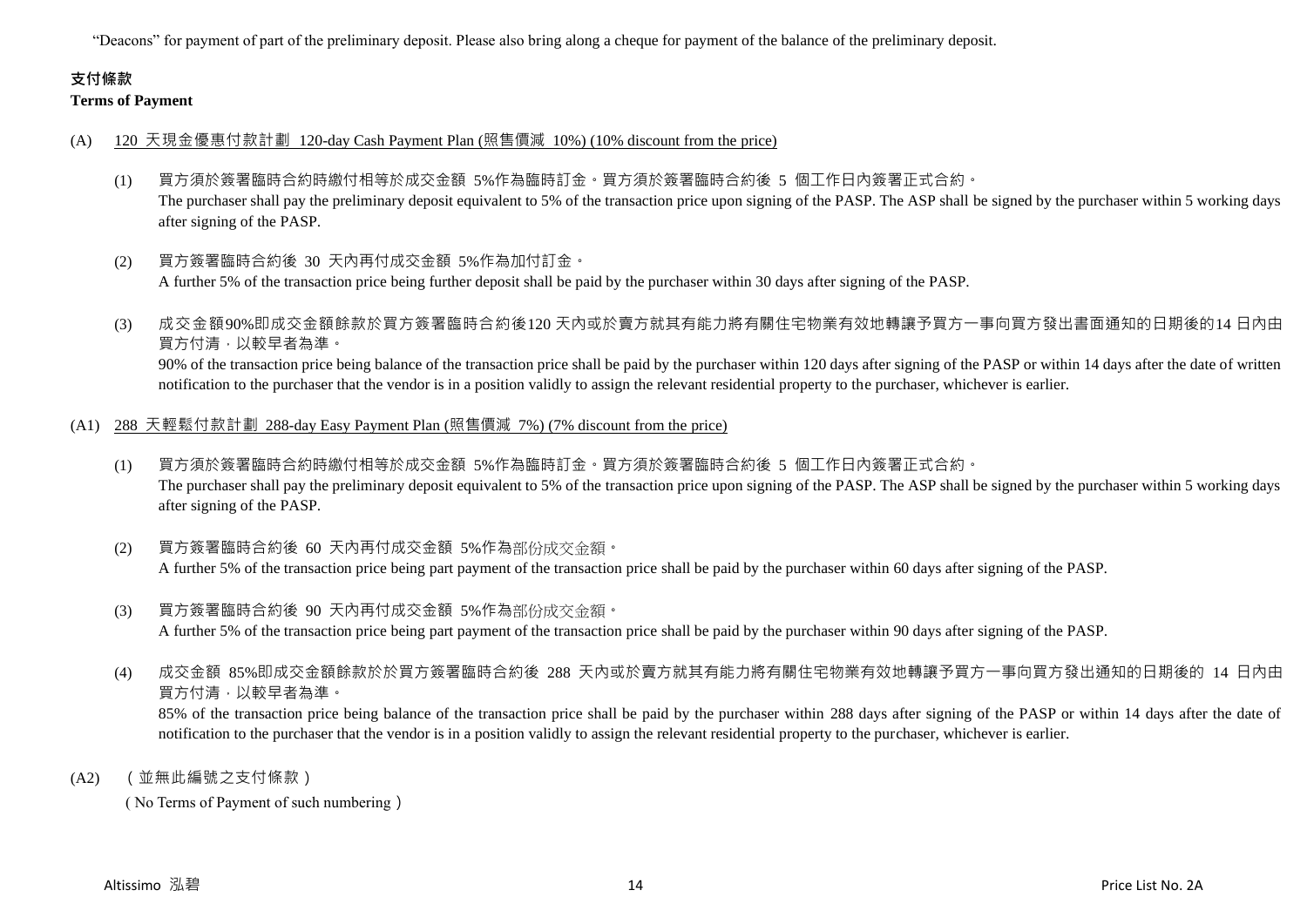#### (A3) 180 天卓越按揭付款計劃 180-day Premium Mortgage Payment Plan (照售價減 6%) (6% discount from the price)

- (1) 買方須於簽署臨時合約時繳付相等於成交金額 5%作為臨時訂金。買方須於簽署臨時合約後 5 個工作日內簽署正式合約。 The purchaser shall pay the preliminary deposit equivalent to 5% of the transaction price upon signing of the PASP. The ASP shall be signed by the purchaser within 5 working days after signing of the PASP.
- (2) 買方簽署臨時合約後 30 天內再付成交金額 5%作為加付訂金。 A further 5% of the transaction price being further deposit shall be paid by the purchaser within 30 days after signing of the PASP.
- (3) 成交金額90%即成交金額餘款於買方簽署臨時合約後180 天內或於賣方就其有能力將有關住宅物業有效地轉讓予買方一事向買方發出書面通知的日期後的14 日內由 買方付清,以較早者為準。

90% of the transaction price being balance of the transaction price shall be paid by the purchaser within 180 days after signing of the PASP or within 14 days after the date of written notification to the purchaser that the vendor is in a position validly to assign the relevant residential property to the purchaser, whichever is earlier.

#### **本付款計劃提供「成交金額 75%第一按揭」安排,該安排詳情見第 (4)(iii)(b)段。**

### **The arrangements of "First Mortgage for 75% of the transaction price" will be provided under this payment plan. Please see paragraph (4)(iii)(b) for the details of that arrangement.**

#### (A4) 180 天現金優惠付款計劃 180-day Cash Payment Payment Plan (照售價減 9%) (9% discount from the price)

(1) 買方須於簽署臨時合約時繳付相等於成交金額 5%作為臨時訂金。買方須於簽署臨時合約後 5 個工作日內簽署正式合約。 The purchaser shall pay the preliminary deposit equivalent to 5% of the transaction price upon signing of the PASP. The ASP shall be signed by the purchaser within 5 working days after signing of the PASP.

#### (2) 買方簽署臨時合約後 30 天內再付成交金額 5%作為加付訂金。 A further 5% of the transaction price being further deposit shall be paid by the purchaser within 30 days after signing of the PASP.

(3) 成交金額90%即成交金額餘款於買方簽署臨時合約後180 天內或於賣方就其有能力將有關住宅物業有效地轉讓予買方一事向買方發出書面通知的日期後的14 日內由 買方付清,以較早者為準。

90% of the transaction price being balance of the transaction price shall be paid by the purchaser within 180 days after signing of the PASP or within 14 days after the date of written notification to the purchaser that the vendor is in a position validly to assign the relevant residential property to the purchaser, whichever is earlier.

(B) (並無此編號之支付條款)

( No Terms of Payment of such numbering)

(C) (並無此編號之支付條款)

( No Terms of Payment of such numbering)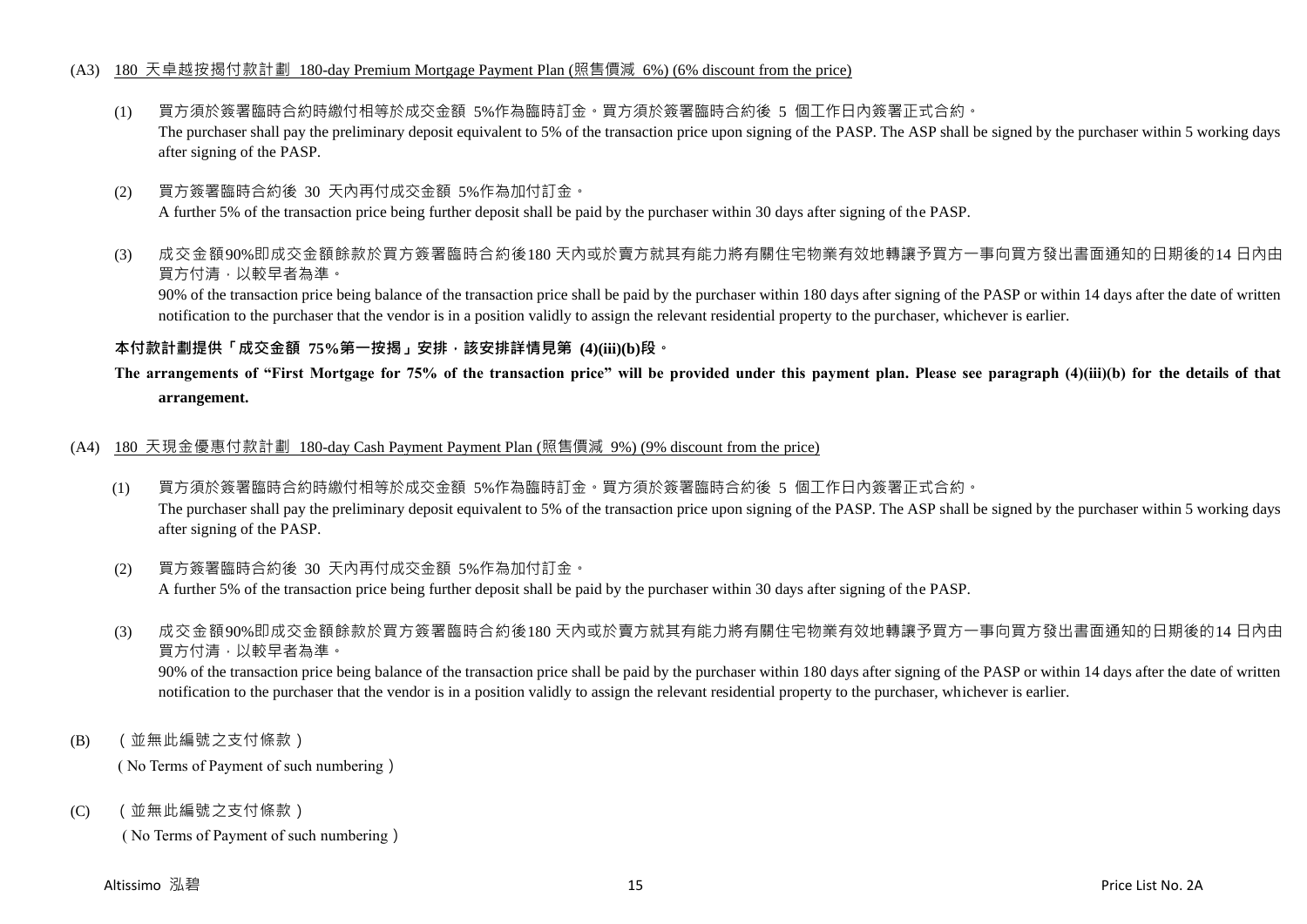#### (C1) 優越建築期付款計劃 Premium Stage Payment Plan (照售價減 4%) (4% discount from the price)

- (1) 買方須於簽署臨時合約時繳付相等於成交金額 5%作為臨時訂金。買方須於簽署臨時合約後 5 個工作日內簽署正式合約。 The purchaser shall pay the preliminary deposit equivalent to 5% of the transaction price upon signing of the PASP. The ASP shall be signed by the purchaser within 5 working days after signing of the PASP.
- (2) 買方簽署臨時合約後 30 天內再付成交金額 5%作為加付訂金。 A further 5% of the transaction price being further deposit shall be paid by the purchaser within 30 days after signing of the PASP.
- (3) 買方簽署臨時合約後 90 天內再付成交金額 5%作為部份成交金額。 A further 5% of the transaction price being part payment of the transaction price shall be paid by the purchaser within 90 days after signing of the PASP.
- (4) 買方簽署臨時合約後 180 天內再付成交金額 5%作為部份成交金額。 A further 5% of the transaction price being part payment of the transaction price shall be paid by the purchaser within 180 days after signing of the PASP.
- (5) 成交金額 80%即成交金額餘款於賣方就其有能力將有關住宅物業有效地轉讓予買方一事向買方發出書面通知的日期後的 14 日內由買方付清 80% of the transaction price being balance of the transaction price shall be paid by the purchaser within 14 days after the date of written notification to the purchaser that the vendor is in a position validly to assign the relevant residential property to the purchaser.

#### **本付款計劃提供「成交金額 30%第二按揭」安排,該安排詳情見第 (4)(iii)(c)段。**

**The arrangements of "Second Mortgage for 30% of the transaction price" will be provided under this payment plan. Please see paragraph (4)(iii)(c) for the details of that arrangement.**

- (C2) 至輕鬆建築期付款計劃 Super Relax Stage Payment Plan (照售價減 5%) (5% discount from the price)
	- (1) 買方須於簽署臨時合約時繳付相等於成交金額 5%作為臨時訂金。買方須於簽署臨時合約後 5 個工作日內簽署正式合約。 The purchaser shall pay the preliminary deposit equivalent to 5% of the transaction price upon signing of the PASP. The ASP shall be signed by the purchaser within 5 working days after signing of the PASP.
	- (2) 買方簽署臨時合約後 60 天內再付成交金額 5%作為加付訂金。 A further 5% of the transaction price being further deposit shall be paid by the purchaser within 60 days after signing of the PASP.
	- (3) 買方簽署臨時合約後 90 天內再付成交金額 1%作為部份成交金額。 A further 1% of the transaction price being part payment of the transaction price shall be paid by the purchaser within 90 days after signing of the PASP.
	- (4) 買方簽署臨時合約後 120 天內再付成交金額 1%作為部份成交金額。 A further 1% of the transaction price being part payment of the transaction price shall be paid by the purchaser within 120 days after signing of the PASP.
	- (5) 買方簽署臨時合約後 150 天內再付成交金額 1%作為部份成交金額。 A further 1% of the transaction price being part payment of the transaction price shall be paid by the purchaser within 150 days after signing of the PASP.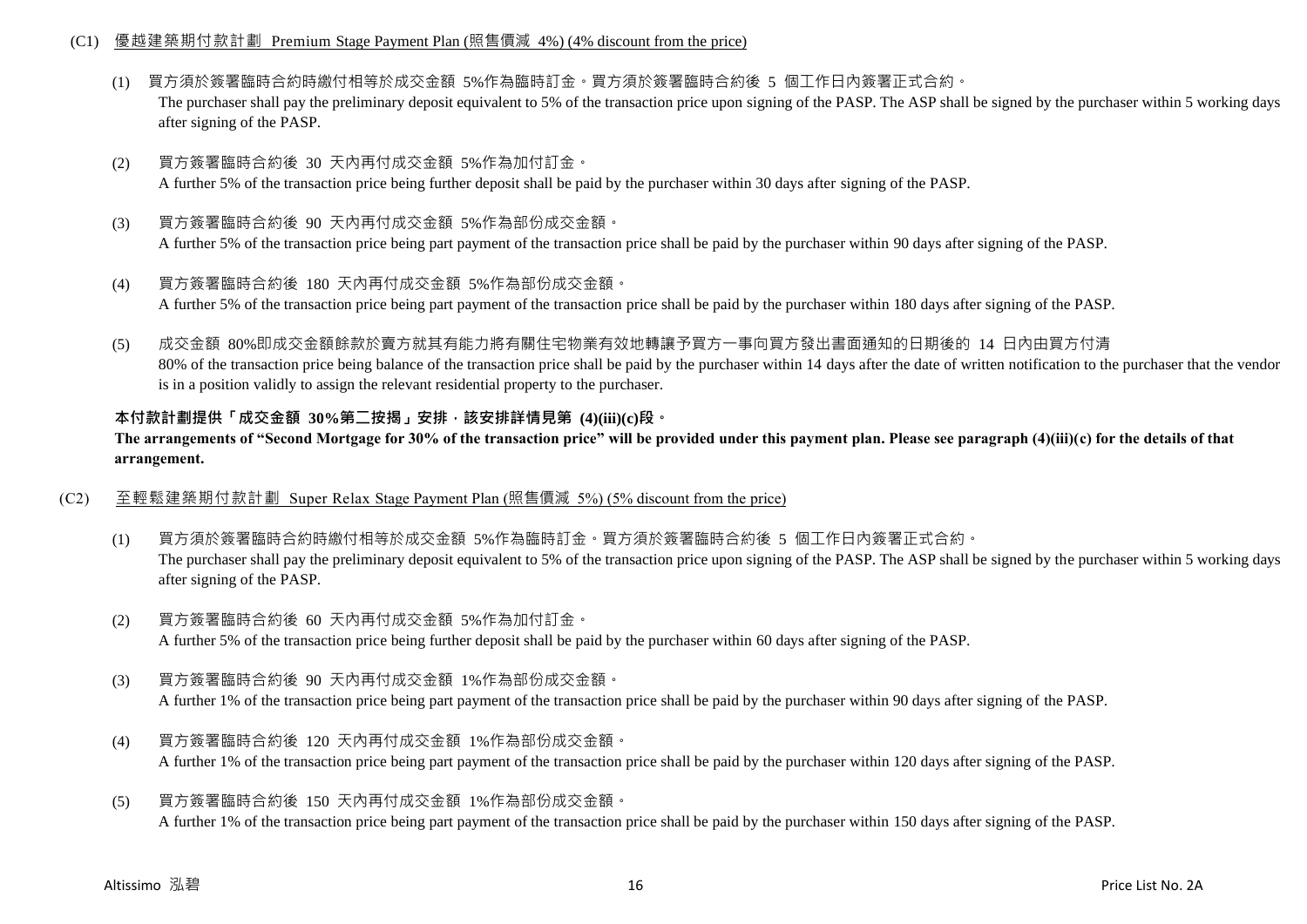(6) 買方簽署臨時合約後 180 天內再付成交金額 2%作為部份成交金額。

A further 2% of the transaction price being part payment of the transaction price shall be paid by the purchaser within 180 days after signing of the PASP.

(7) 成交金額 85%即成交金額餘款於賣方就其有能力將有關住宅物業有效地轉讓予買方一事向買方發出書面通知的日期後的 14 日內由買方付清。

85% of the transaction price being balance of the transaction price shall be paid by the purchaser within 14 days after the date of written notification to the purchaser that the vendor is in a position validly to assign the relevant residential property to the purchaser.

### **本付款計劃提供「成交金額 75%第一按揭」安排,該安排詳情見第 (4)(iii)(b)段。**

**The arrangements of "First Mortgage for 75% of the transaction price" will be provided under this payment plan. Please see paragraph (4)(iii)(b) for the details of that arrangement.**

- (C3) 建築期付款計劃 Relax Stage Payment Plan (照售價減 7%) (7% discount from the price)
	- (1) 買方須於簽署臨時合約時繳付相等於成交金額 5%作為臨時訂金。買方須於簽署臨時合約後 5 個工作日內簽署正式合約。 The purchaser shall pay the preliminary deposit equivalent to 5% of the transaction price upon signing of the PASP. The ASP shall be signed by the purchaser within 5 working days after signing of the PASP.
	- (2) 買方簽署臨時合約後 60 天內再付成交金額 5%作為加付訂金。 A further 5% of the transaction price being further deposit shall be paid by the purchaser within 60 days after signing of the PASP.
	- (3) 買方簽署臨時合約後 90 天內再付成交金額 1%作為部份成交金額。 A further 1% of the transaction price being part payment of the transaction price shall be paid by the purchaser within 90 days after signing of the PASP.
	- (4) 買方簽署臨時合約後 120 天內再付成交金額 1%作為部份成交金額。 A further 1% of the transaction price being part payment of the transaction price shall be paid by the purchaser within 120 days after signing of the PASP.
	- (5) 買方簽署臨時合約後 150 天內再付成交金額 1%作為部份成交金額。 A further 1% of the transaction price being part payment of the transaction price shall be paid by the purchaser within 150 days after signing of the PASP.
	- (6) 買方簽署臨時合約後 180 天內再付成交金額 2%作為部份成交金額。 A further 2% of the transaction price being part payment of the transaction price shall be paid by the purchaser within 180 days after signing of the PASP.
	- (7) 成交金額 85%即成交金額餘款於賣方就其有能力將有關住宅物業有效地轉讓予買方一事向買方發出書面通知的日期後的 14 日內由買方付清。 85% of the transaction price being balance of the transaction price shall be paid by the purchaser within 14 days after the date of written notification to the purchaser that the vendor is in a position validly to assign the relevant residential property to the purchaser.
- (C4) 建築期 1+2 按付款計劃 1 plus 2 mortgage with Stage Payment Plan (照售價減 4.5%) (4.5% discount from the price)
	- (1) 買方須於簽署臨時合約時繳付相等於成交金額 5%作為臨時訂金。買方須於簽署臨時合約後 5 個工作日內簽署正式合約。 The purchaser shall pay the preliminary deposit equivalent to 5% of the transaction price upon signing of the PASP. The ASP shall be signed by the purchaser within 5 working days after signing of the PASP.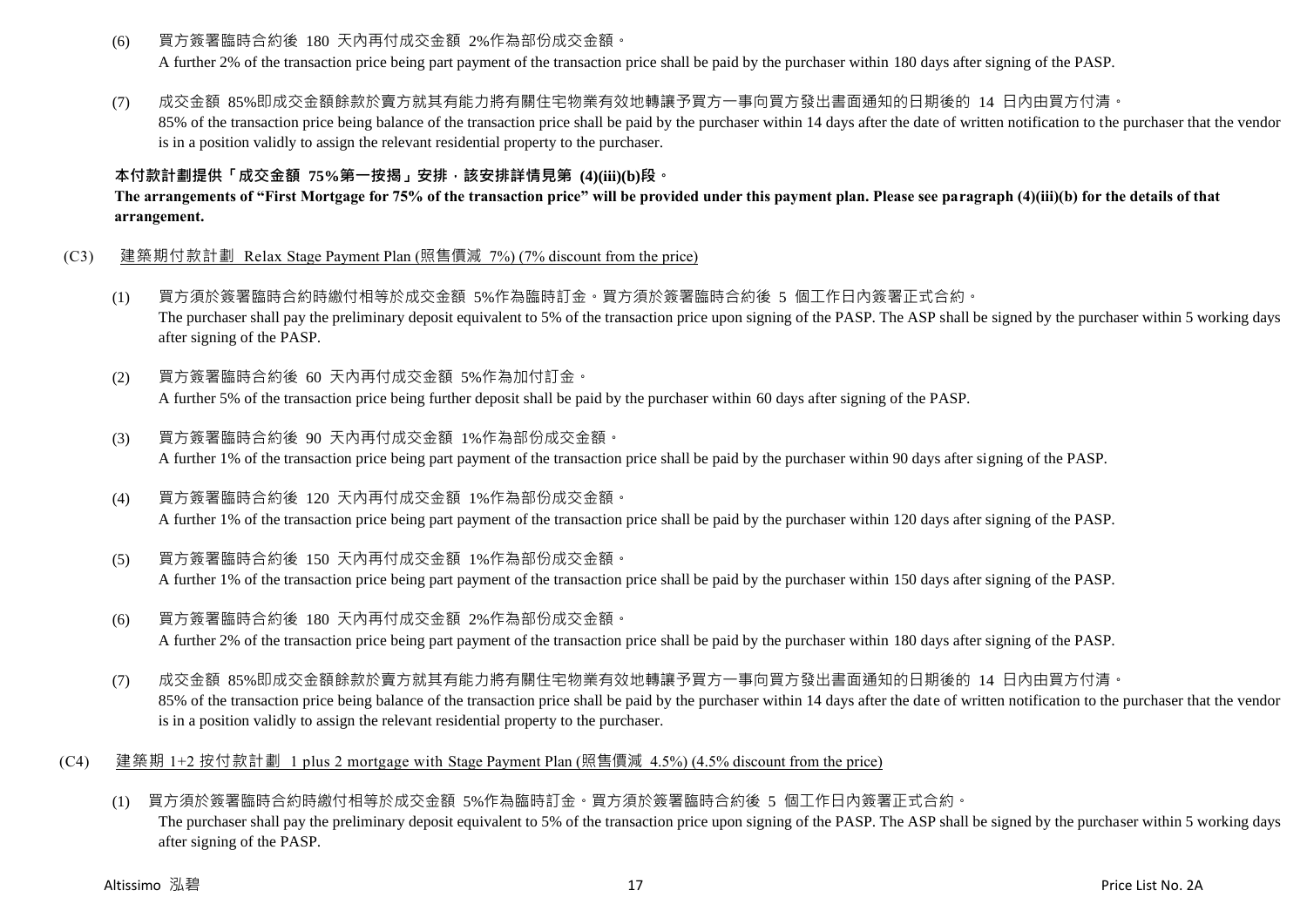(2) 買方簽署臨時合約後 60 天內再付成交金額 5%作為加付訂金。

A further 5% of the transaction price being further deposit shall be paid by the purchaser within 60 days after signing of the PASP.

(3) 買方簽署臨時合約後 90 天內再付成交金額 1%作為部份成交金額。

A further 1% of the transaction price being part payment of the transaction price shall be paid by the purchaser within 90 days after signing of the PASP.

- (4) 買方簽署臨時合約後 120 天內再付成交金額 1%作為部份成交金額。 A further 1% of the transaction price being part payment of the transaction price shall be paid by the purchaser within 120 days after signing of the PASP.
- (5) 買方簽署臨時合約後 150 天內再付成交金額 1%作為部份成交金額。

A further 1% of the transaction price being part payment of the transaction price shall be paid by the purchaser within 150 days after signing of the PASP.

(6) 買方簽署臨時合約後 180 天內再付成交金額 2%作為部份成交金額。 A further 2% of the transaction price being part payment of the transaction price shall be paid by the purchaser within 180 days after signing of the PASP.

(7) 成交金額 85%即成交金額餘款於賣方就其有能力將有關住宅物業有效地轉讓予買方一事向買方發出書面通知的日期後的 14 日內由買方付清。 85% of the transaction price being balance of the transaction price shall be paid by the purchaser within 14 days after the date of written notification to the purchaser that the vendor is in a position validly to assign the relevant residential property to the purchaser.

### **本付款計劃提供「成交金額 75%第一按揭」安排,該安排詳情見第 (4)(iii)(b)段。**

**The arrangements of "First Mortgage for 75% of the transaction price" will be provided under this payment plan. Please see paragraph (4)(iii)(b) for the details of that arrangement.**

#### **本付款計劃提供「成交金額 10%第二按揭」安排,該安排詳情見第 (4)(iii)(d)段。**

**The arrangements of "Second Mortgage for 10% of the transaction price" will be provided under this payment plan. Please see paragraph (4)(iii)(d) for the details of that arrangement.**

#### (ii) **售價獲得折扣的基礎**

**The basis on which any discount on the price is available**

- (a) 見 4(i) See 4(i)
- (b) 「置業售價折扣」:額外售價 2%折扣優惠

(只適用於 120 天現金優惠付款計劃、288 天輕鬆付款計劃、180 天卓越按揭付款計劃及 180 天現金優惠付款計劃) "Home Purchase Price Discount": An extra 2% discount from the price. (Only applicable to 120-day Cash Payment Plan, 288-day Easy Payment Plan, 180-day Premium Mortgage Payment Plan and 180-day Cash Payment Plan)

(c) 員工置業折扣 Staff Purchasing Discount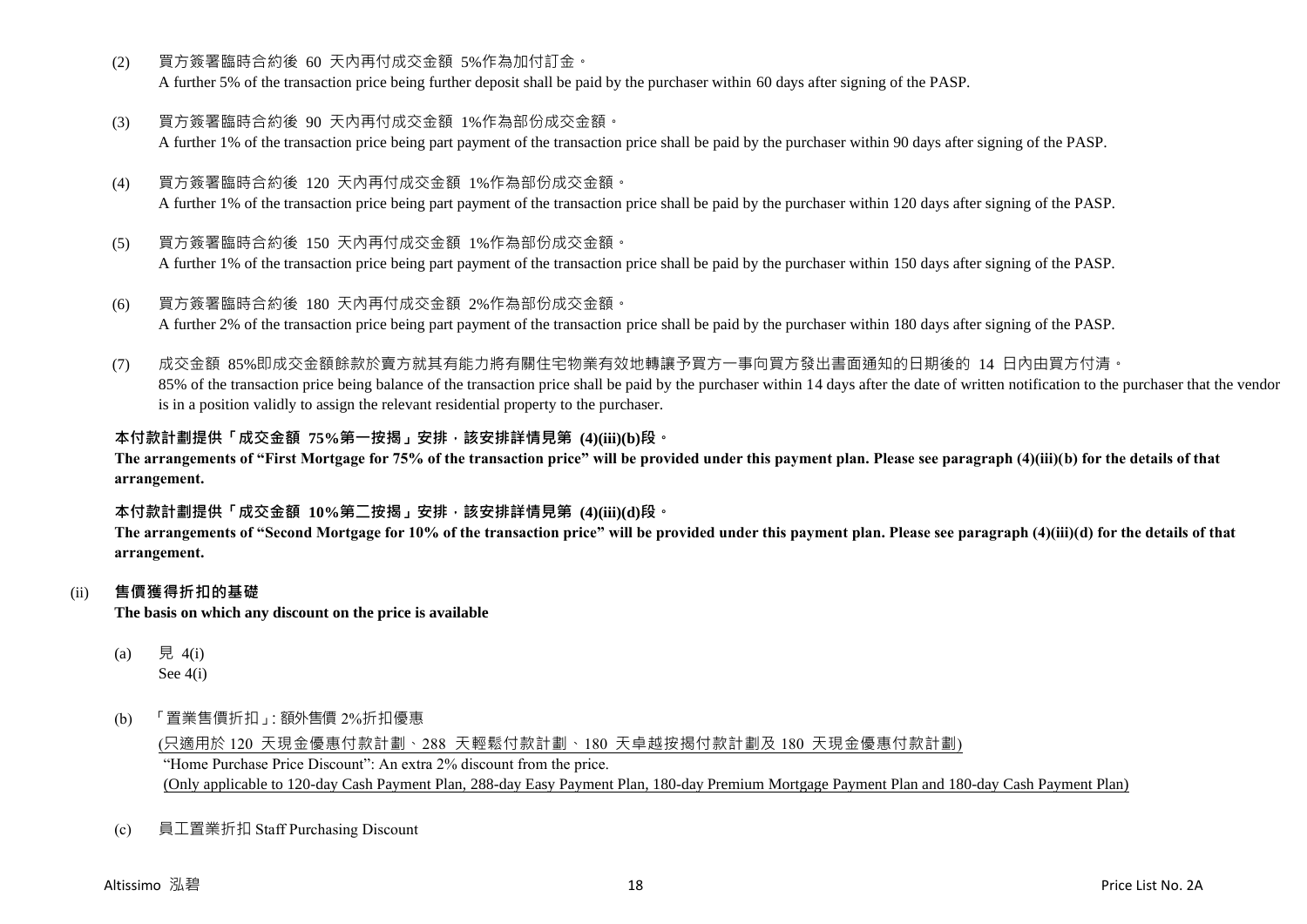如買方(或構成買方之任何人士)屬任何「員工合資格人士」,並且沒有委任地產代理就購入住宅物業代其行事,可獲額外 5% 售價折扣優惠,折扣優惠受相關公司內 部條款約束。

If the purchaser (or any person comprising the purchaser) is a "Qualified Staff", provided that the purchaser did not appoint any estate agent to act for him/her in the purchase of the residential property, an extra 5% discount on the Price would be offered, subject to the internal regulation of Respective Related Parties.

「員工合資格人士」指碧桂園控股有限公司及其附屬公司、宏安集團有限公司及其附屬公司、宏安地產有限公司、位元堂藥業控股有限公司、易易壹金融集團有限公 司、中國農產品交易有限公司或中國建築國際集團及其附屬公司之任何董事、員工及其直系親屬(任何個人的配偶、父母、子女、兄弟及姐妹為該個人之「直系親屬」, 惟須提供令賣方滿意的有關證明文件 以茲證明有關關係,且賣方對是否存在近親關係保留最終決定權)。

"Qualified Staff" means any director or employee (and his/her close family member (a spouse, parent, child, brother and sister of a person is a "close family member" of that person provided that the relevant supporting documents to the satisfaction of the Vendor must be provided to prove the relationship concerned and that the Vendor reserves the final right to decide whether or not such relationship exists)) of any of Country Garden Holdings Company Limited and its subsidiaries, Wang On Group Limited and its subsidiaries, Wang On Properties Limited, Wai Yuen Tong Medicine Holdings Limited, Easy One Financial Group Limited, China Agri-Products Exchange Limited and China State Construction International Holdings Ltd. and its subsidiaries.

買方須在遞交購樓意向登記表格時或前提供令賣方滿意的證據証明其為「員工合資格人士」及(如適用)直系親屬關係,賣方就相關買方是否「員工合資格人士」及 (如適用)存在直系親屬關係有最終決定權,而賣方之決定為最終及對買方具有約束力。

The purchaser shall on or before submission of the Registration of Intent form on the spot provide evidence for proof of being a (if applicable) "Qualified Staff" to the satisfaction of the Vendor and in this respect the Vendor shall have absolute discretion and the Vendor's decision shall be final and binding on the purchaser.

#### (iii) **可就購買發展項目中的指明住宅物業而連帶獲得的任何贈品、財務優惠或利益**

**Any gift, or any financial advantage or benefit, to be made available in connection with the purchase of a specified residential property in the Development**

- (a) 見 4(i) 及 4(ii) See 4(i) and 4(ii)
- (b) 「成交金額 75%第一按揭」 "First Mortgage for 75% of the transaction price"

**只適用於第(4)(i)(A3)、第(4)(i)(C2)段及第(4)(i)(C4)段之付款計劃。 Only applicable to the payment plan under paragraphs (4)(i)(A3) , (4)(i)(C2) and (4)(i)(C4).**

買方可向賣方介紹之財務機構或賣方指定的其它公司(「介紹之第一承按人」)申請最高達成交金額之 75%之第一按揭(「第一按揭貸款」)。第一按揭貸款及其申請受以下 條款及條件規限:

The purchaser may apply to the financial institution referred by the Vendor or any other company designated by the Vendor (the "Referred First Mortgagee") for first mortgage with a maximum loan amount equivalent to 75% of the transaction price (the "First Mortgage Loan"). The First Mortgage and its application are subject to the following terms and conditions:

(1) 買方必須於付清成交金額餘款之日起計最少 60 日前以指定的申請書向介紹之第一承按人申請第一按揭貸款。

The purchaser shall by prescribed form apply to the Referred First Mortgagee for the First Mortgage Loan, not less than 60 days before the due date of payment of the balance of the transaction price.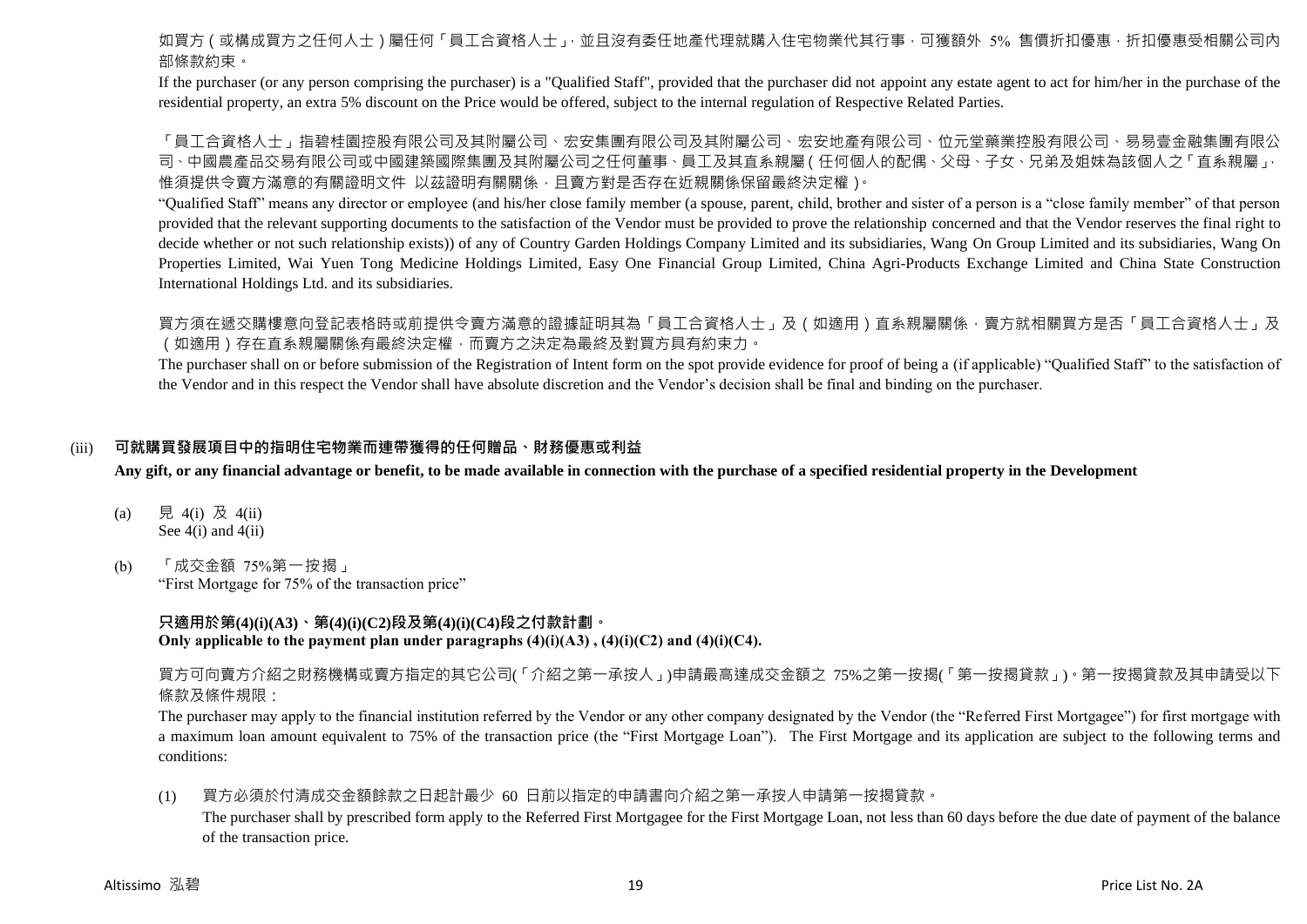- (2) 買方須依照介紹之第一承按人之要求提供足夠之入息證明文件。 The purchaser shall provide sufficient proof of income in accordance with the requirements of the Referred First Mortgagee.
- (3) 買方須以所購之發展項目住宅物業之第一衡平法按揭及第一法定按揭作抵押。 The First Mortgage Loan shall be secured by a first equitable mortgage and a first legal mortgage over the residential property in the Development purchased by the purchaser.
- (4) 第一按揭貸款年期最長為 25年。 The maximum tenor of the First Mortgage Loan shall not exceed 25 years.
- (5) 第一按揭貸款首 24 個月之年利率以介紹之第一承按人引用之最優惠利率(P)減 2% (P-2%)計算。其後的年利率以最優惠利率加 2.375%(P+2.375%)計算。P 為浮動 利率,於本價單日期 P 為每年 5.375%。最終按揭利率以介紹之第一承按人審批結果而定,賣方並無就其作出,亦不得被視為就其作出任何不論明示或隱含之陳 述、承諾或保證。

The interest rate of the first 24 months of the First Mortgage Loan shall be Prime Rate (P) quoted by the Referred First Mortgagee minus 2% (P-2%). The interest rate for the rest of the term of the First Mortgage Loan shall be Prime Rate (P) plus 2.375% (P+2.375%). P is subject to fluctuation. P as at the date of this price list is 5.375% per annum. The final mortgage rate will be subject to final approval by the Referred First Mortgagee. No representation, undertaking or warranty, whether express or implied, is given, or shall be deemed to have been given by the Vendor in respect thereof.

(6) 第一按揭貸款之文件必須由介紹之第一承按人指定之律師行辦理,並由買方負責有關律師費用及其他開支。 All legal documents in relation to the First Mortgage Loan must be prepared by the solicitors' firm designated by the Referred First Mortgagee. All legal costs and other

expenses incurred shall be paid by the Purchaser.

- (7) 買方於決定選擇此安排前,請先向介紹之第一承按人查詢清楚按揭條款及條件、批核條件及申請手續。 The purchaser is advised to enquire with the Referred First Mortgagee on details of the terms and conditions of the mortgage, approval conditions and application procedures of the First Mortgage before choosing this arrangement.
- (8) 第一按揭貸款條款及批核條件僅供參考,介紹之第一承按人保留不時更改第一按揭貸款條款及批核條件的權利。 The terms and conditions and approval conditions of the First Mortgage Loan are for reference only, the Referred First Mortgagee reserves the right to change the terms and conditions and approval conditions of the First Mortgage Loan from time to time as it sees fit.
- (9) 有關第一按揭貸款之批核與否及借貸條款以介紹之第一承按人之最終決定為準,與賣方無關,且於任何情況賣方均無需為此負責。賣方並無或不得被視為就第一 按揭貸款之按揭條款及條件以及申請之批核作出任何不論明示或隱含之陳述、承諾或保證。不論貸款獲批與否,買方仍須按正式合約完成交易及付清成交金額餘 款。

The terms and conditions and the approval of applications for the First Mortgage Loan are subject to the final decision of the Referred First Mortgagee, and are not related to the Vendor (who shall under no circumstances be responsible therefor). No representation, undertaking or warranty, whether express or implied, is given, or shall be deemed to have been given by Vendor in respect of the terms and conditions and the approval of applications for the First Mortgage Loan. Regardless the First Mortgage Loan is granted or not, the purchaser(s) shall complete the sale and purchase in accordance with the ASP and pay the balance of the transaction price.

(c) 「成交金額 30%第二按揭」 "Second Mortgage for 30% of the transaction price"

### **只適用於第(4)(i)(C1)段之付款計劃。**

**Only applicable to the payment plans under paragraphs (4)(i)(C1).**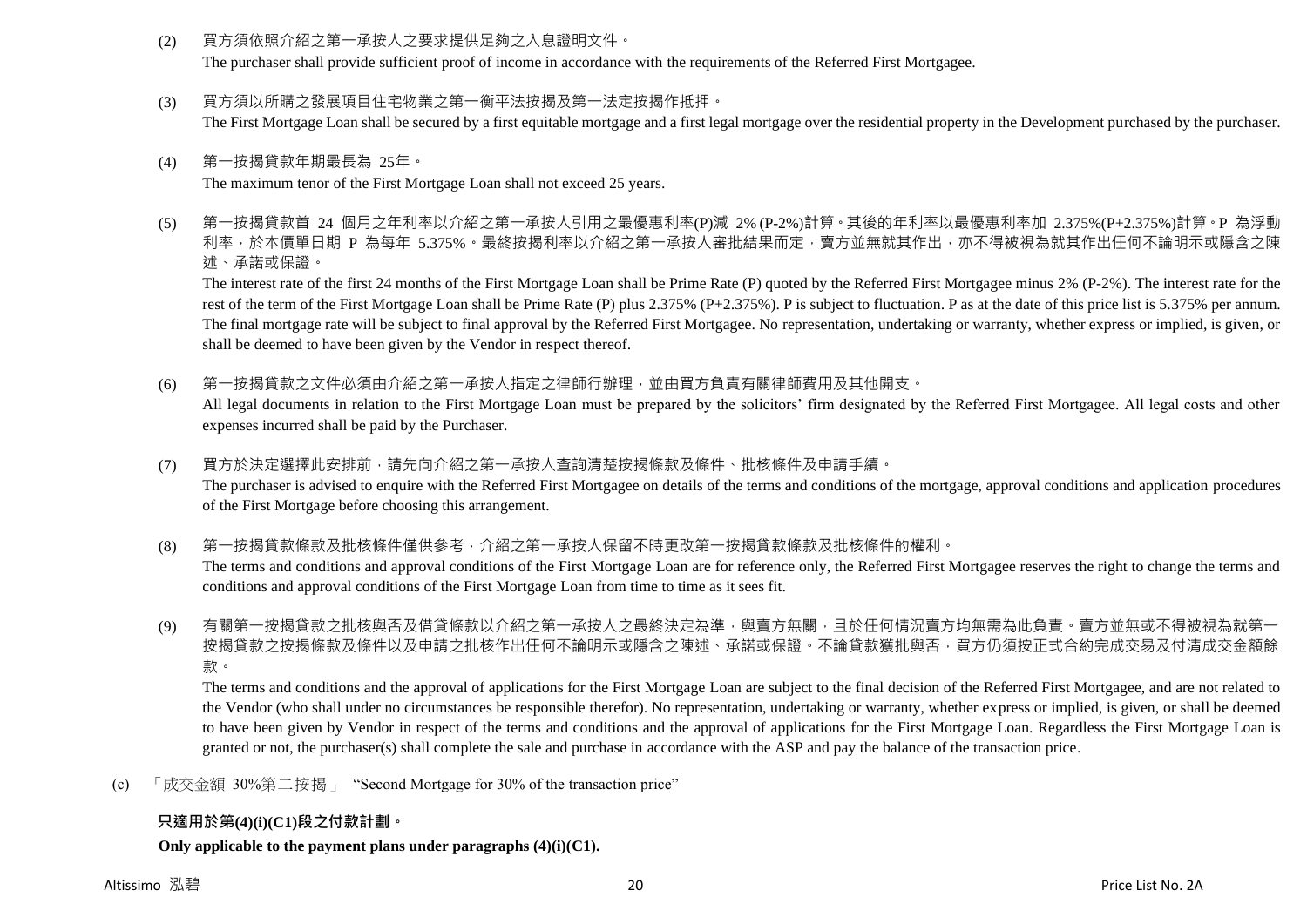#### 買方可向賣方介紹之財務機構或賣方指定的其它公司(「介紹之第二承按人」) 申請最高達成交額之 30%之第二按揭,基本條款如下:

The Purchaser may apply to the financial institution referred by the Vendor or any other company designated by the Vendor (the "Referred Second Mortgagee") for second mortgage with a maximum loan amount equivalent to 30% of the Transaction Price (the "Second Mortgage"). The Second Mortgage and its application are subject to the following terms and conditions:

- (1) 買方必須於付清成交金額餘款之日起計最少 60 日前以指定的申請書向介紹之第二承按人申請按揭貸款。 The purchaser(s) shall by prescribed form apply to the Referred Second Mortgagee for mortgage loan, not less than 60 days before the due date of payment of the balance of the transaction price.
- (2) 買方須依照介紹之第二承按人之要求提供足夠之入息證明文件。

The purchaser shall provide sufficient proof of income in accordance with the requirements of the Referred Second Mortgagee.

- (3) 第二按揭貸款年期最長為 25 年或與第一按揭貸款同等年期,以較短者為準 The maximum tenor of second mortgage loan shall be 25 years or the same tenor of first mortgage loan, whichever is the shorter.
- (4) 第二按揭首 24 個月之年利率以介紹之第二承按人引用之最優惠利率(P)減 2.75% (P-2.75%)計算。其後的年利率以最優惠利率計算。P 為浮動利率,於本價 單日期 P 為每年 5.375% · 最終按揭利率以介紹之第二承按人審批結果而定,賣方並無就其作出,亦不得被視為就其作出任何不論明示或隱含之陳述、承諾 或保證。

The interest rate of the first 24 months of the Second Mortgage shall be Prime Rate (P) quoted by the Referred Second Mortgagee minus 2.75% (P-2.75%). The interest rate for the rest of the term of the Second Mortgage shall be Prime Rate (P). P is subject to fluctuation. P as at the date of this price list is 5.375% per annum. The final mortgage rate will be subject to final approval by the Referred Second Mortgagee. No representation, undertaking or warranty, whether express or implied, is given, or shall be deemed to have been given by the Vendor in respect thereof.

- (5) 第二按揭貸款最高金額為成交金額的 30%,惟第一按揭貸款及第二按揭貸款總金額不可超過成交金額或有關住宅物業的估價 (以較低者為準) 的 80%。 The maximum second mortgage loan amount shall be 30% of the transaction price, but the total amount of the first mortgage loan and the second mortgage loan together shall not exceed 80% of the transaction price or the valuation of the relevant residential property, whichever is the lower.
- (6) 第一按揭貸款銀行須為介紹之第二承按人所指定之銀行,買方並須首先得到該銀行書面同意辦理第二按揭貸款。 The first mortgagee bank shall be one which is nominated by the Referred Second Mortgagee. The purchaser(s) shall obtain the prior written consent from the first mortgagee bank for the application of second mortgage loan.
- (7) 第一按揭貸款及第二按揭貸款申請將由有關承按機構獨立處理。 The applications for first mortgage loan and the second mortgage loan will be processed by the relevant mortgagees independently.
- (8) 所有第二按揭貸款及其相關擔保之法律文件必須由介紹之第二承按人指定律師行辦理,買方及其擔保人(如有) 須支付所有第二按揭貸款及其擔保相關之律師 費及雜費。

All legal documents of the second mortgage loan and its related guarantee shall be handled by the solicitors designated by the Referred Second Mortgagee and all legal costs and disbursement relating thereto shall be borne by the purchaser(s) and his/her/their guarantor(s) (if any).

(9) 第二按揭貸款批出與否及其條款,介紹之第二承按人有最終決定權,其決定與賣方無關,賣方亦無需為此負責。不論貸款獲批與否,買方仍須按正式合約完 成交易及付清 成交金額餘款。

The approval or disapproval of the second mortgage loan and terms thereof are subject to the final decision of the Referred Second Mortgagee. The decision is not related to the vendor and the vendor shall not be responsible therefor. Regardless the loan is granted or not, the purchaser(s) shall complete the sale and purchase in accordance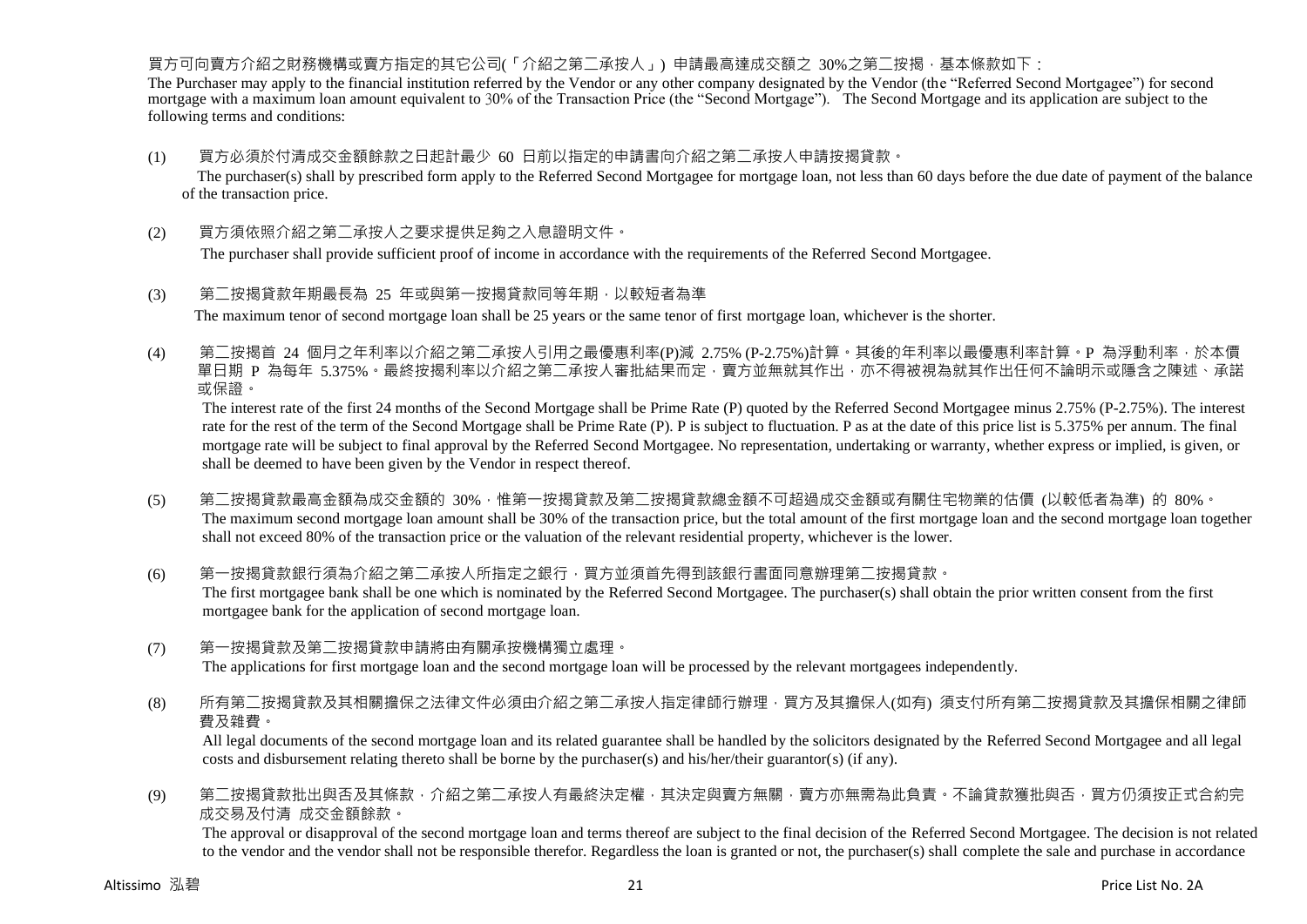with the ASP and pay the balance of the transaction price.

- (10) 第二按揭貸款受其他條款及細則約束。 The second mortgage loan is subject to other terms and conditions.
- (d) 「成交金額 10%第二按揭」 "Second Mortgage for 10% of the transaction price"

#### **只適用於第(4)(i)(C4)段之付款計劃。**

**Only applicable to the payment plans under paragraphs (4)(i)(C4).**

買方可向賣方介紹之財務機構或賣方指定的其它公司(「介紹之第<sup>一</sup>承按人」) 申請最高達成交額之 10%之第<sup>一</sup>按揭,基本條款如下:

The Purchaser may apply to the financial institution referred by the Vendor or any other company designated by the Vendor (the "Referred Second Mortgagee") for second mortgage with a maximum loan amount equivalent to 10% of the Transaction Price (the "Second Mortgage"). The Second Mortgage and its application are subject to the following terms and conditions:

- (1) 買方必須於付清成交金額餘款之日起計最少 60 日前以指定的申請書向介紹之第二承按人申請按揭貸款。 The purchaser(s) shall by prescribed form apply to the Referred Second Mortgagee for mortgage loan, not less than 60 days before the due date of payment of the balance of the transaction price.
- (2) 買方須依照介紹之第二承按人之要求提供足夠之入息證明文件。 The purchaser shall provide sufficient proof of income in accordance with the requirements of the Referred Second Mortgagee.
- (3) 第二按揭貸款年期最長為 5 年或與第一按揭貸款同等年期,以較短者為準 The maximum tenor of second mortgage loan shall be 5 years or the same tenor of first mortgage loan, whichever is the shorter.
- (4) 第二按揭首 24 個月之年利率以介紹之第二承按人引用之最優惠利率(P)減 2.75% (P-2.75%)計算。其後的年利率以最優惠利率計算。P 為浮動利率,於本價 單日期 P 為每年 5.375%。最終按揭利率以介紹之第二承按人審批結果而定,賣方並無就其作出,亦不得被視為就其作出任何不論明示或隱含之陳述、承諾 或保證。

The interest rate of the first 24 months of the Second Mortgage shall be Prime Rate (P) quoted by the Referred Second Mortgagee minus 2.75% (P-2.75%). The interest rate for the rest of the term of the Second Mortgage shall be Prime Rate (P). P is subject to fluctuation. P as at the date of this price list is 5.375% per annum. The final mortgage rate will be subject to final approval by the Referred Second Mortgagee. No representation, undertaking or warranty, whether express or implied, is given, or shall be deemed to have been given by the Vendor in respect thereof.

- (5) 第二按揭貸款最高金額為成交金額的 10%,惟第一按揭貸款及第二按揭貸款總金額不可超過成交金額或有關住宅物業的估價 (以較低者為準) 的 85%。 The maximum second mortgage loan amount shall be 10% of the transaction price, but the total amount of the first mortgage loan and the second mortgage loan together shall not exceed 85% of the transaction price or the valuation of the relevant residential property, whichever is the lower.
- (6) 第一按揭貸款銀行須為介紹之第二承按人所指定之銀行,買方並須首先得到該銀行書面同意辦理第二按揭貸款。 The first mortgagee bank shall be one which is nominated by the Referred Second Mortgagee. The purchaser(s) shall obtain the prior written consent from the first mortgagee bank for the application of second mortgage loan.
- (7) 第一按揭貸款及第二按揭貸款申請將由有關承按機構獨立處理。 The applications for first mortgage loan and the second mortgage loan will be processed by the relevant mortgagees independently.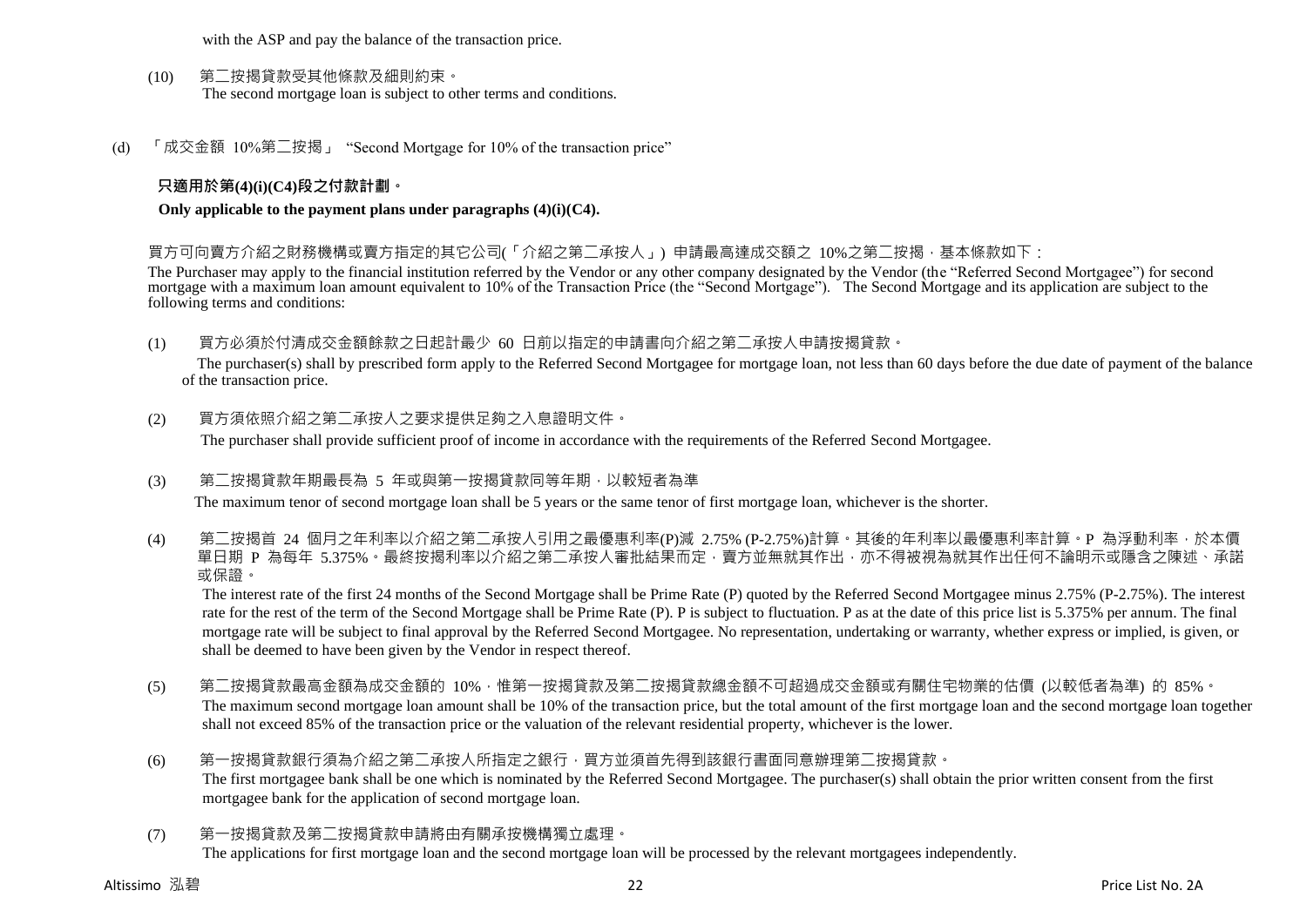(8) 所有第<sup>一</sup>按揭貸款及其相關擔保之法律文件必須由介紹之第<sup>一</sup>承按人指定律師行辦理,買方及其擔保人(如有) 須支付所有第<sup>一</sup>按揭貸款及其擔保相關之律師 費及雜費。

All legal documents of the second mortgage loan and its related guarantee shall be handled by the solicitors designated by the Referred Second Mortgagee and all legal costs and disbursement relating thereto shall be borne by the purchaser(s) and his/her/their guarantor(s) (if any).

(9) 第二按揭貸款批出與否及其條款,介紹之第二承按人有最終決定權,其決定與賣方無關,賣方亦無需為此負責。不論貸款獲批與否,買方仍須按正式合約完 成交易及付清 成交金額餘款。

The approval or disapproval of the second mortgage loan and terms thereof are subject to the final decision of the Referred Second Mortgagee. The decision is not related to the vendor and the vendor shall not be responsible therefor. Regardless the loan is granted or not, the purchaser(s) shall complete the sale and purchase in accordance with the ASP and pay the balance of the transaction price.

(10) 第二按揭貸款受其他條款及細則約束。 The second mortgage loan is subject to other terms and conditions.

#### (iv) **誰人負責支付買賣該發展項目中的指明住宅物業的有關律師費及印花稅**

**Who is liable to pay the solicitors' fees and stamp duty in connection with the sale and purchase of a specified residential property in the Development**

(a) 如買方選用賣方代表律師處理買賣合約、按揭及轉讓契,賣方同意支付買賣合約及轉讓契兩項法律文件之律師費用。如買方選擇另聘代表律師處理買賣合約、按揭及轉 譲契,買方及賣方須各自負責有關買賣合約及轉讓契兩項法律文件之律師費用。

If the purchaser appoints the vendor's solicitors to handle the agreement for sale and purchase, mortgage and assignment, the vendor agrees to bear the legal cost of the agreement for sale and purchase and the assignment. If the purchaser chooses to instruct his own solicitors to handle the agreement for sale and purchase, mortgage or assignment, each of the vendor and purchaser shall pay his own solicitors' legal fees in respect of the agreement for sale and purchase and the assignment.

(b) 買方須支付一概有關臨時買賣合約、買賣合約及轉讓契的印花稅(包括但不限於任何買方提名書或轉售(如有)的印花稅、額外印花稅、買家印花稅及任何與過期繳付任何 印花稅有關的罰款、利息及附加費等)。

All stamp duties on the preliminary agreement for sale and purchase, the agreement for sale and purchase and the assignment (including without limitation any stamp duty on, if any, nomination or sub-sale, any special stamp duty, any buyer's stamp duty and any penalty, interest and surcharge, etc. for late payment of any stamp duty) will be borne by the purchaser.

#### (v) **買方須爲就買賣該發展項目中的指明住宅物業簽立任何文件而支付的費用**

**Any charges that are payable by a purchaser for execution of any document in relation to the sale and purchase of a specified residential property in the Development**

有關其他法律文件之律師費如:附加合約、買方提名書、有關樓宇交易之批地文件、大廈公契及其他樓契之核證費、查冊費、註冊費、圖則費及其他實際支出等等,均由買 方負責,一切有關按揭及其他費用均由買方負責。

All legal costs and charges in relation to other legal documents such as supplemental agreement, nomination, certifying fee for Government Lease, deed of mutual covenant and all other title documents, search fee, registration fee, plan fee and all other disbursements shall be borne by the purchaser. The purchase) shall also pay and bear the legal costs and disbursements in respect of any mortgage.

#### 備註: 買方如因任何原因需更改支付條款,必須得賣方事先同意,並須向賣方繳付\$7,500 不可退還手續費及自付全部相關額外費用。

Remark: If a Purchaser would like to change the payment terms for whatever reasons, the prior consent of the Vendor must be obtained and a non-refundable administrative fee of \$7,500 shall be payable by the Purchaser to the Vendor and the Purchaser shall bear all related extra expenses.